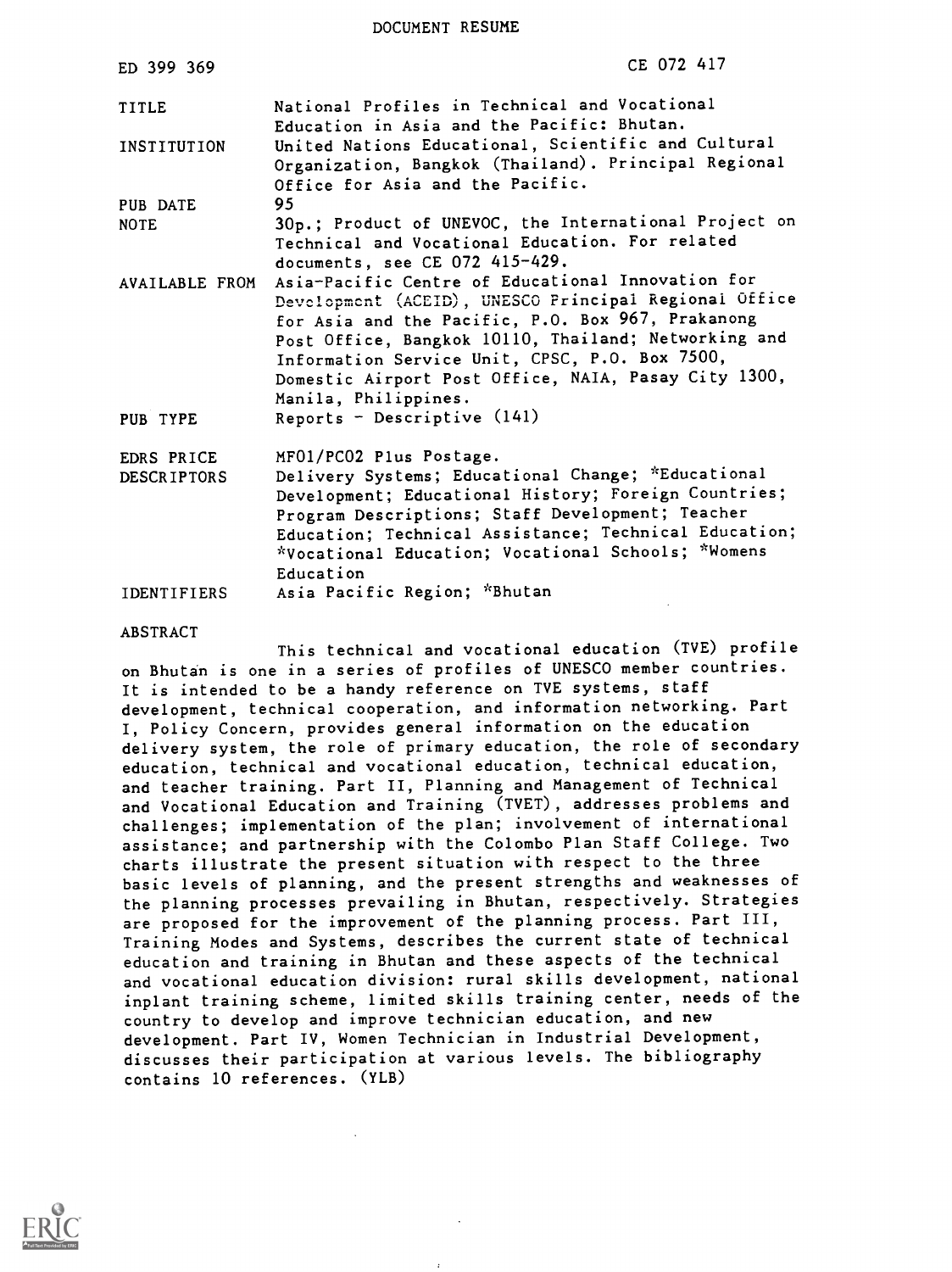# NATIONAL PROFILES Seconds<br>
Seconds<br>
IN TECHNICAL<br>
IN TECHNICAL AND VOCATIONAL EDUCATION IN ASIA AND THE PACIFIC

## Bhutan

UNEVOC International Project on Technical and Vocational Education

> U.S. DEPARTMENT OF EDUCATION<br>Office of Educational Research and Improvement EDOCATIONAL RESOURCES INFORMATION

 $\overline{Q}$ 

LIACLOS

This document has been reproduCed 55 received from the person or organization originating d.

originality<br>
C Minor changes have been made to improve<br>
conginality<br>
Circumstrians

Point of view or opinions slated in this dottr mom <sup>s</sup>do not necessarily represent official OERI position or policy

"PERMISSION TO REPRODUCE THIS MATERIAL HAS BEEN GRANTED BY

 $Z$  ant  $H_{\mu}$ 

TO THE EDUCATIONAL RESOURCES INFORMATION CENTER (ERIC)."

## BEST COPY AVAILABLE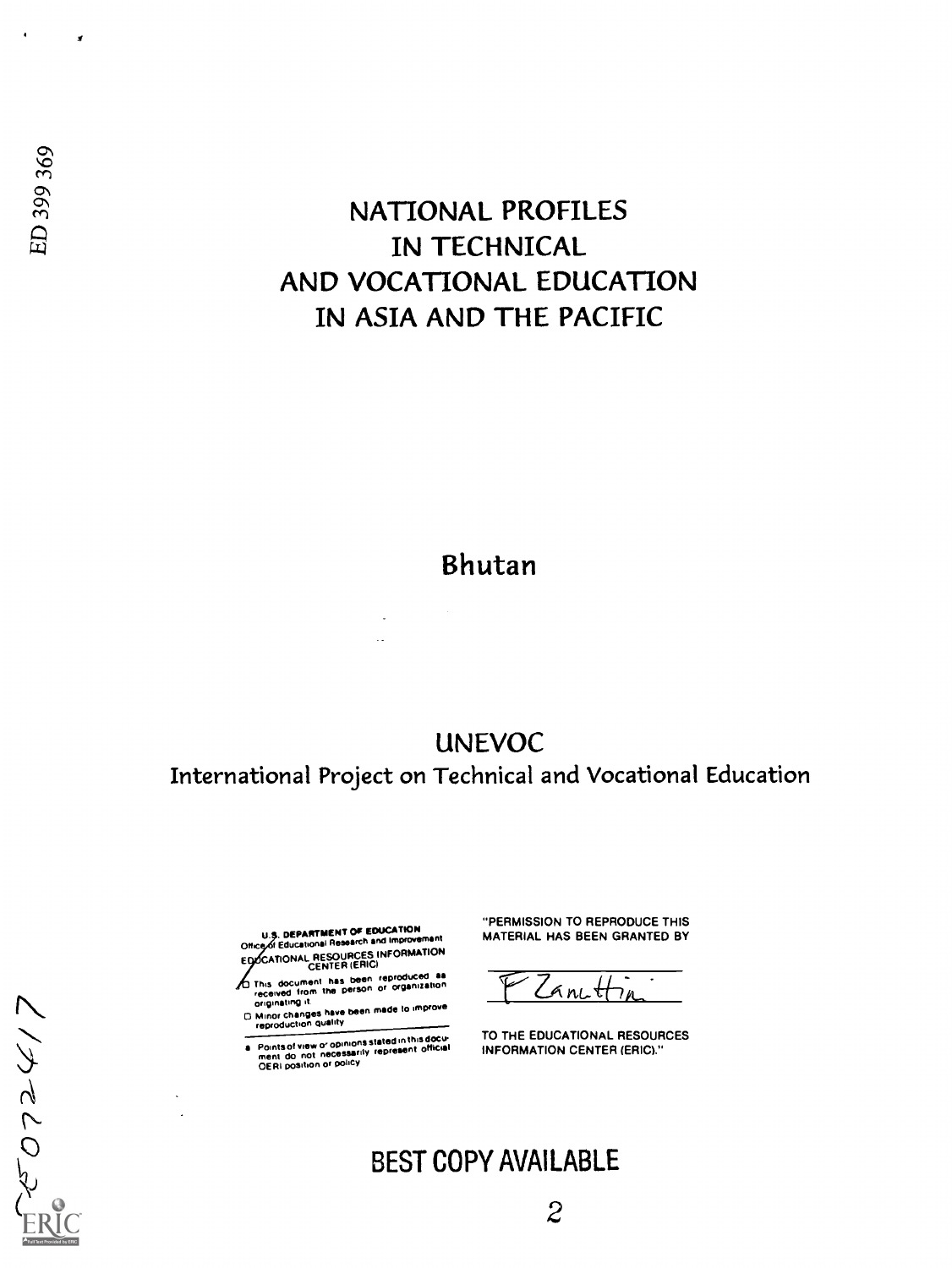

# Bhutan

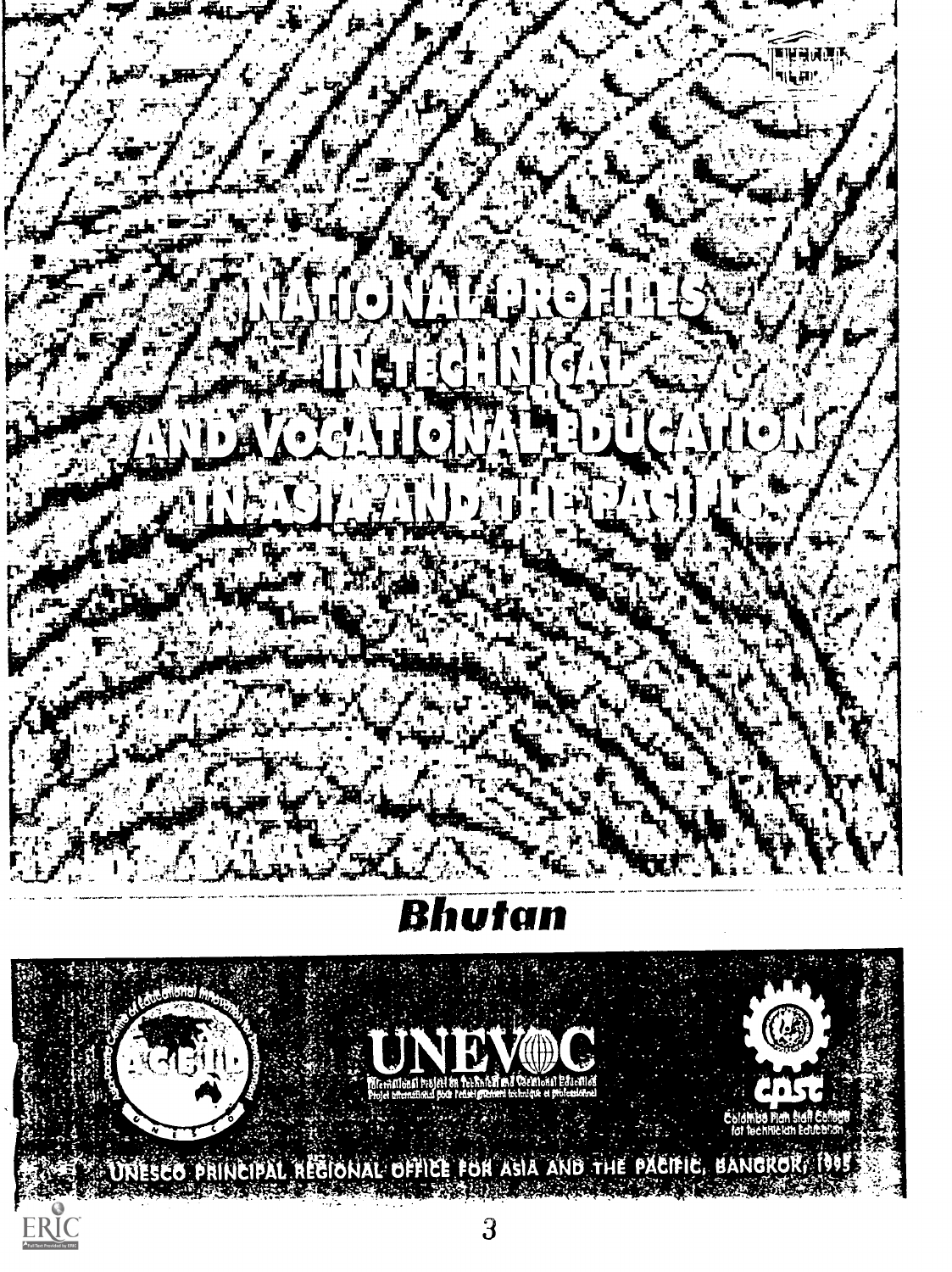This volume is one of a series of member country profiles on Technical and Vocational Education of the following member countries:

AFGHANISTAN AUSTRALIA BANGLADESH BHUTAN PEOPLE'S REPUBLIC OF CHINA FIJI INDIA INDONESIA ISLAMIC REPUBLIC OF IRAN JAPAN REPUBLIC OF KOREA

MALAYSIA MYANMAR NEPAL ISLAMIC REPUBLIC OF PAKISTAN PAPUA NEW GUINEA PHILIPPINES SINGAPORE SRI LANKA THAILAND SOCIALIST REPUBLIC OF VIET NAM

ŧ

## © UNESCO 1995

Published by the UNESCO Principal Regional Office for Asia and the Pacific P.O. Box 967, Prakanong Post Office Bangkok 10110, Thailand

#### Printed in Thailand

Copies of this publication are available upon request from (i) Asia-Pacific Centre of Educational Innovation for Development (ACEID), UNESCO Principal Regional Office for Asia and the Pacific, P.O. Box 967, Prakanong Post Office, Bangkok 10110, Thailand, and (ii) Networking and Information Service Unit, CPSC, P.O. Box 7500, Domestic Airport Post Office, NAIA, Pasay City 1300, Manila, Philippines.

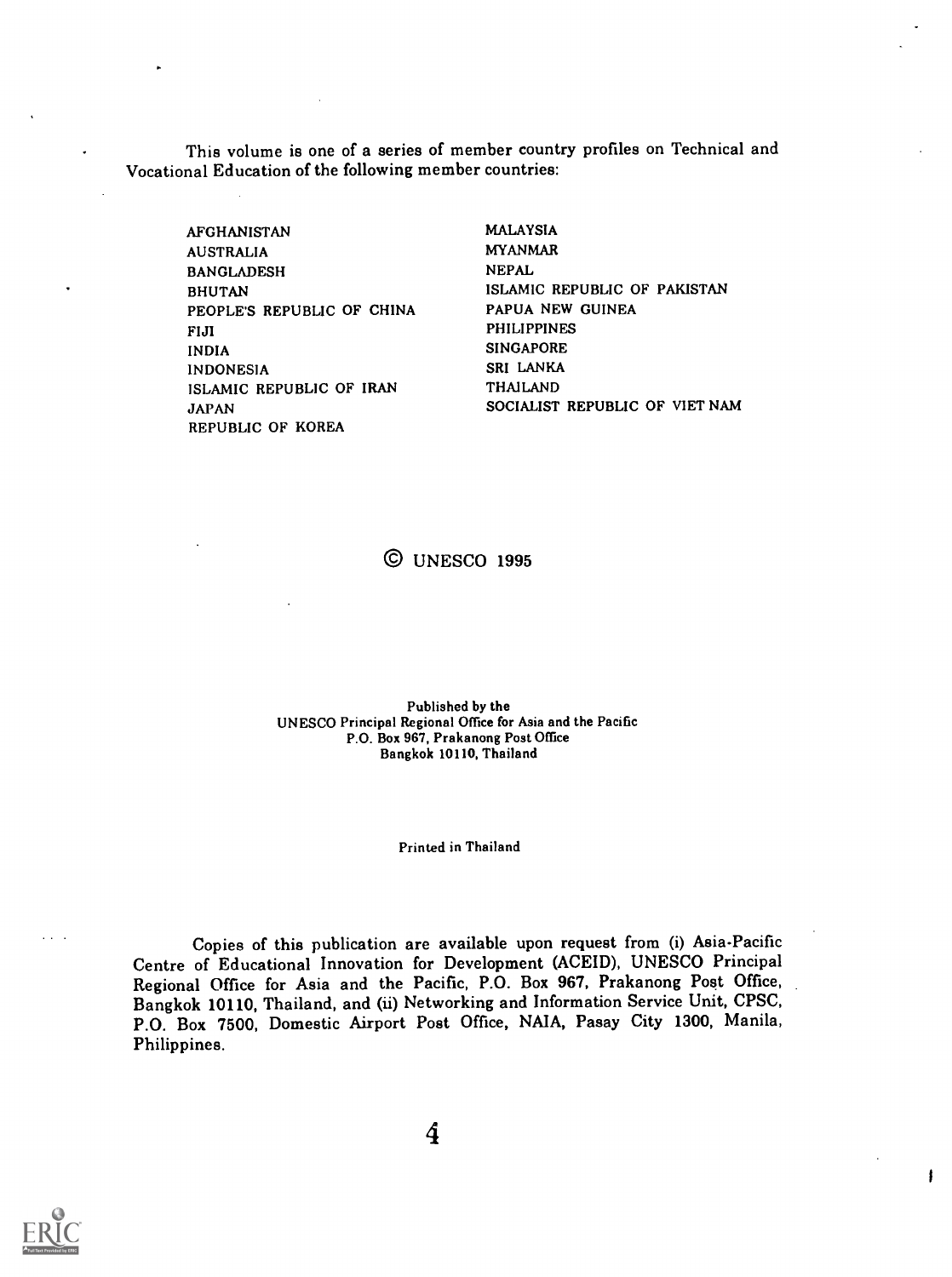## TABLE OF CONTENTS

| Foreword                  |                                                         |
|---------------------------|---------------------------------------------------------|
| Part I                    |                                                         |
|                           | 1.1                                                     |
|                           | 1.2                                                     |
|                           | 1.3                                                     |
|                           | 1.4                                                     |
|                           | 1.5                                                     |
|                           | 1.6                                                     |
|                           | 1.7                                                     |
| Part II<br>$\ddot{\cdot}$ |                                                         |
|                           |                                                         |
|                           | $2.2\,$                                                 |
|                           | 23                                                      |
|                           |                                                         |
| Part III :                |                                                         |
|                           | 3.1 Current State of Technical Education and            |
|                           | 3.2 The Technical and Vocational Education Division  18 |
|                           | 3.2.1                                                   |
|                           | 3.2.2                                                   |
|                           | 3.2.3                                                   |
|                           | Needs of the Country to Develop and<br>3.2.4            |
|                           |                                                         |
|                           | 3.2.5                                                   |
| Part IV :                 |                                                         |
|                           |                                                         |
| <b>References</b>         |                                                         |



l.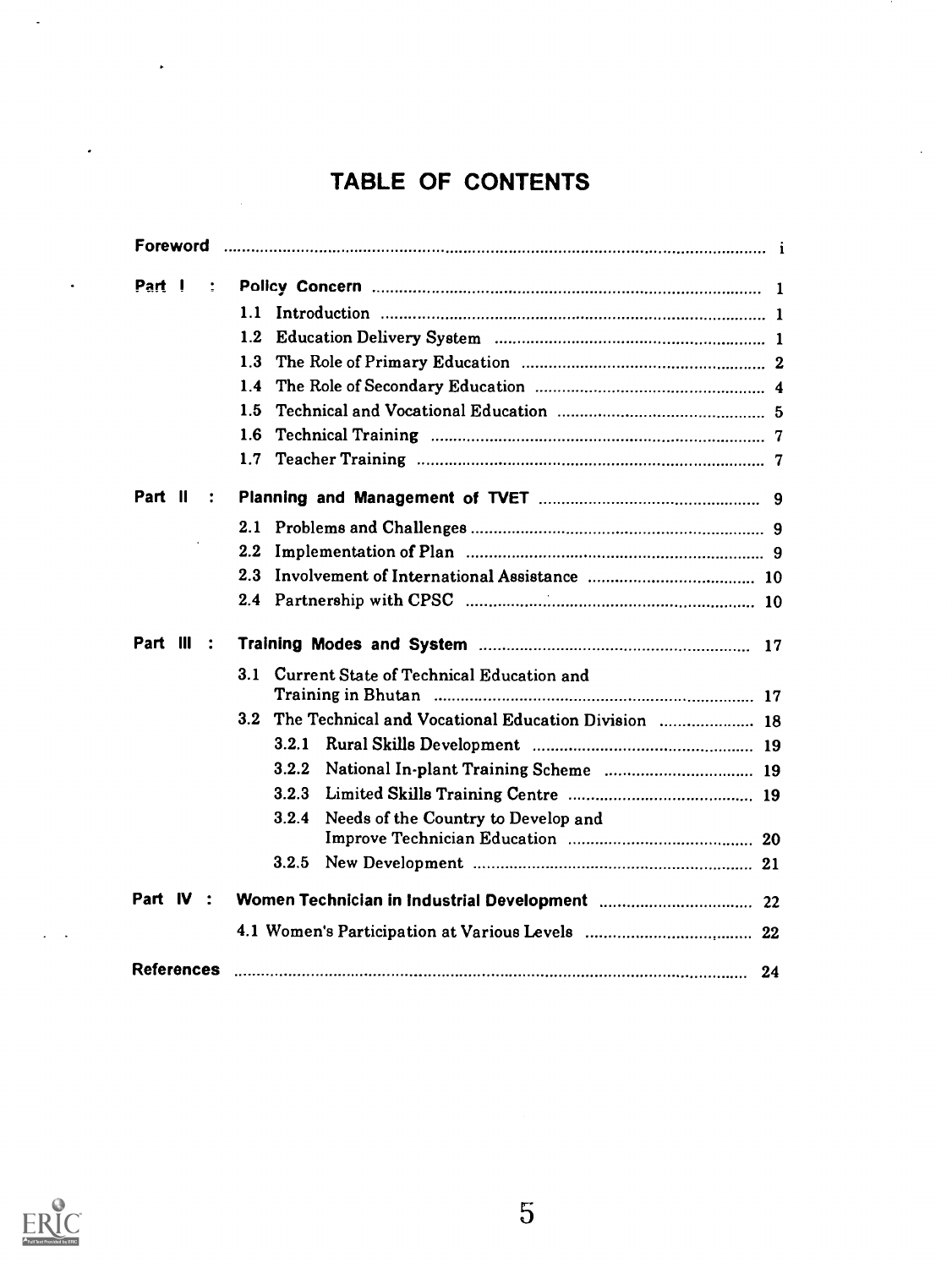## FOREWORD

Technical and vocational education has always been an important component of UNESCO's consecutive Medium Term Plans. programme is to support the efforts of Member States to link education systems more closely to the world of work and to promote the expansion and improvement of technical and vocational education in the light of changing employment needs.

The Colombo Plan Staff College for Technician Education (CPSC) also dedicates itself primarily to enhancing the growth and development of the technician education systems in its member countries which are located in the Asia and Pacific region. Its programmes, projects and activities are geared to provide the needed impetus for the professional development of senior level personnel involved in technician education development efforts.

UNESCO has launched an International Project on Technical and Vocational Education (UNEVOC) as of 1992 in co-operation with the Government of Germany, ILO, FAO, UNDP and NGOs interested in the reform of technical and vocational education. This project focuses on exchanging information, research and experiences on policy-and programme issues in technical and vocational through a network of cooperating institutions.

In a spirit of co-operation between UNESCO and CPSC, under UNEVOC, an attempt is being made to compile and publish studies on the development of technical and vocational education in Member States in the form of TVE profiles of 21 countries. It is hoped that this series will serve as a handy reference information on TVE systems, staff development, technical co-operation and information networking. These studies have been possible because of the full co-operation to UNESCO PROAP and CPSC by all concerned in the Member States.

The opinion expressed in this study are those of the authors and do not necessarily reflect the position of UNESCO and CPSC in this regard. This profile on Bhutan was prepared by Dr. Pichit Punsri, seconded Faculty Member to CPSC by the Government of Thailand.

C.K. Basu Director, CPSC

Victor Ordonez Director, UNESCO PROAP

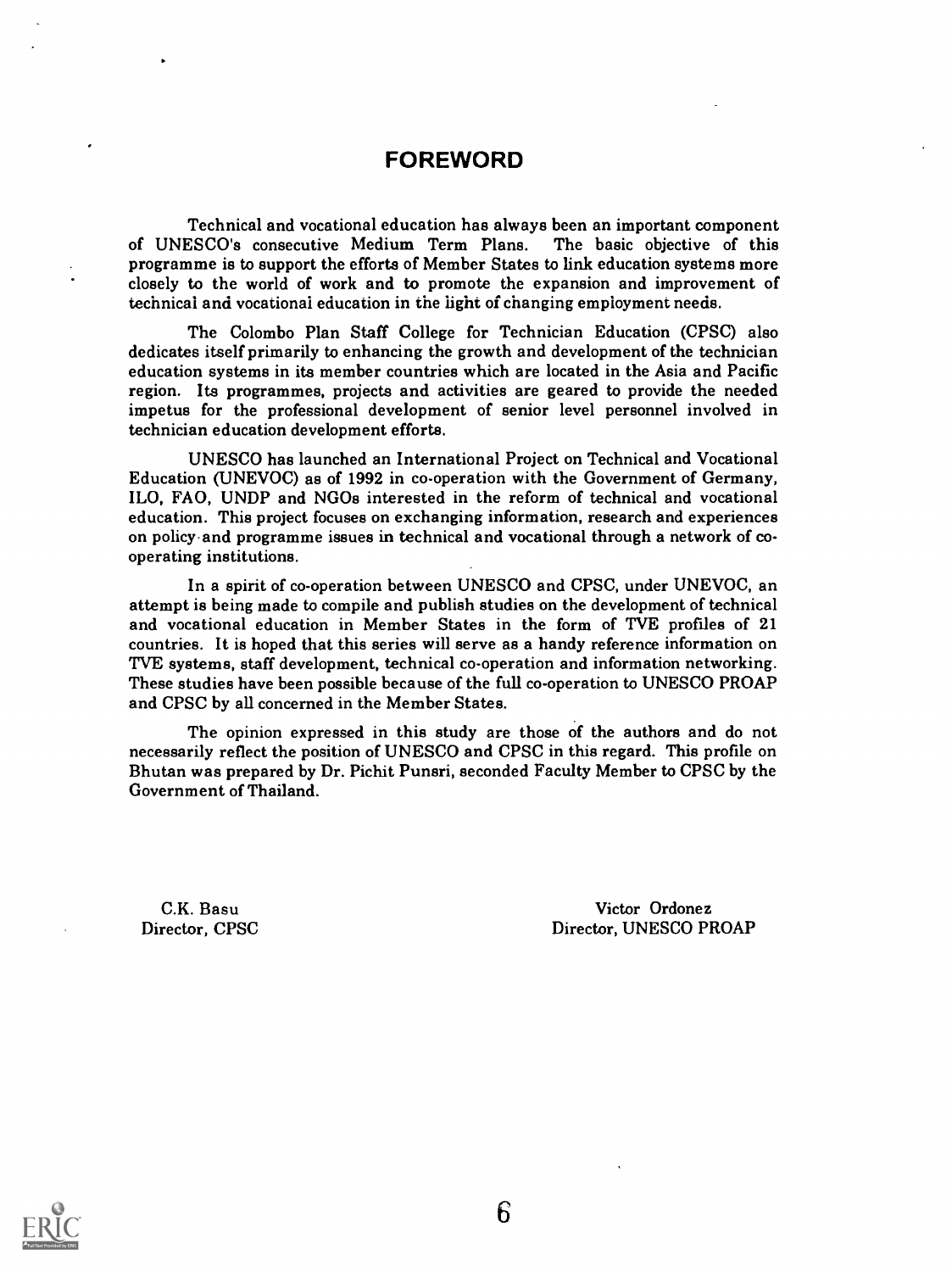## Part <sup>I</sup>

## POLICY CONCERN

#### 1.1 Introduction

We can call Bhutan Drunk Yul which means the Land of the Thunder Dragon. The neighbour countries closest to Bhutan are China in the north and India in the west, east and south. Bhutan has an area of 46,500 square kilometers. It lies between latitudes 26° 40' and 28° 20' north; and between longitudes 28° 45' east 29° 10' east.

Climatically, it varies from place to place. This is because some places are very high in altitude while others are very low. On high mountains it is cold while in lower valleys and foothills it is hot. Bhutan is full of hills, valleys, mountains and very few flat areas. The population of Bhutan in 1988 was established at 1,375,000.

Until the early 1960s, practically no formal schooling existed in Bhutan except for the teaching of religion and classical Dzongkha in monastic schools in monasteries and dzongs. The number of Bhutanese who had studied outside the country was extremely limited, with most of the few who had been sent as children to schools in India. Over the last two decades, the country has made considerable progress in education. A formal education and technical training system has been established, and students have been sent abroad in significant numbers for specialized training. Nevertheless, Bhutan is still struggling to improve its key education indicators such as enrolment ratio and adult literacy.

## 1.2 Education Delivery System

The formal education cycle consists of two years of pre-school education (lower and upper kindergarten), five years of primary education (Class I through Class V), five years of secondary education (Class VI through Class X), and two years of the Plus Two Programme at the Junior College. At present, there are 132 primary schools (offering elementary education from lower kindergarten through Class V), 24 junior high schools (covering lower kindergarten through Class VIII), and six central schools (offering integrated education from lower kindergarten through Class X). While primary schools are day schools serving the local communities, both central schools and junior high schools have hostels and function as boarding schools. The formal education systems culminates in the Junior College. There is no university in Bhutan at present. The medium of instruction is English although the teaching of Dzongkha, the official language, is mandatory. Vocational training institutes include two teacher training schools, the Kharbandi Technical School, and the Royal Bhutan

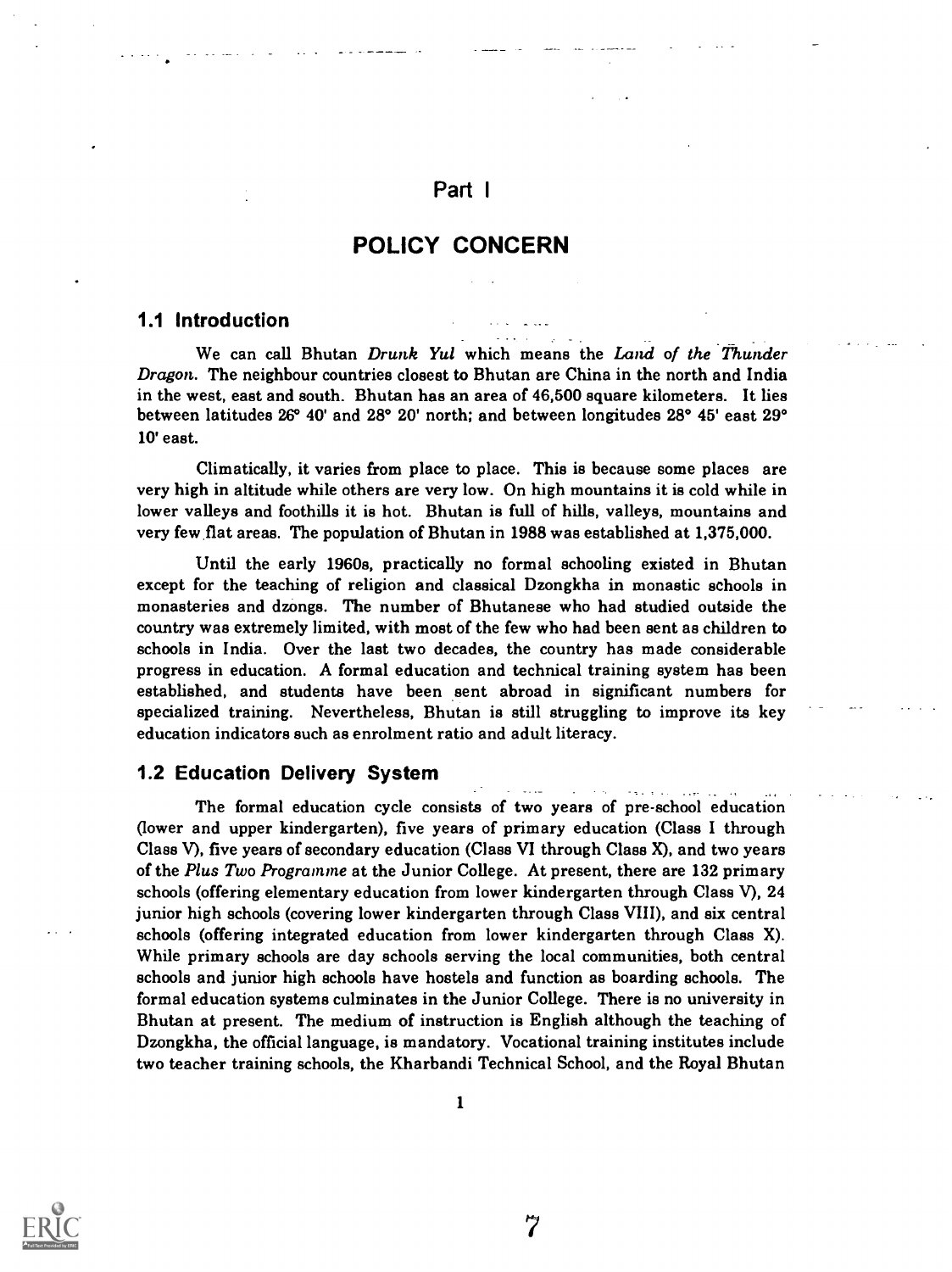Polytechnic. There are no private schools in Bhutan. Formal education and vocational training are administered entirely by the government. This makes the education system highly centralized. The Department of Education controls the curriculum, the recruitment, training and assignment of teachers.

The Government provides free textbooks and supplies, as well as free food and board at every level of education and vocational training. Under the recent decentralization, the financial administration for primary schools has been shifted to the district administrations which pay for teachers' salaries. teaching materials, and other supplies out of their annual budgets. Local communities also provide voluntary labour for the construction and maintenance of primary schools. On the other hand, the central government pays to establish and operate all central schools, junior high schools and other specialized institutions, as well as for the tuition and stipends of students and civil servants doing school education and degree programmes abroad. In 1980/81, total public expenditures on education amounted to roughly 4 per cent of GDP; recurrent expenditure in education accounted for 15 per cent of the total public recurrent expenditures. Bhutan allocates a relatively large share of financial resources to education compared to neighbouring countries. Primary education which accounts for 93 per cent of school enrolment, claims about 50 per cent of the education recurrent expenditure (of total recurrent outlays on primary education, about 70 per cent go to teacher salaries and related allowances). Another major category in the recurrent budget is the outlay for degree scholarships and associated expenditures on students studying abroad. This amounts to about 10 per cent of recurrent expenditure on education.

## 1.3 The Role of Primary Education

Recognizing the role of basic education (and literacy) in overcoming poverty through increasing productivity, improving health and nutrition, and reducing family size, the Government is committed to free and universal (but not compulsory) primary education. Nevertheless, enrolment in primary education (lower kindergarten through Class V) amounts to only about 37,400 comprising 25 per cent of the estimated age group for boys and 17 per cent for girls. In most areas of Bhutan, settlements are scattered. The consequent need to travel significant distances in a harsh environment and with poor transportation makes school attendance difficult. And although primary education is free, children are frequently needed at home to help with household and agricultural work during the peak seasons, which may conflict with a fixed school schedule. For these same reasons, the drop-out rate and repeater ratios are reported to be high although relevant statistics are not available.

Much thought has clearly gone into developing an education system which is consistent with the Government's overall development objectives. The emphasis on universal primary education is sound. People need basic formal schooling to acquire a broad base of knowledge, attitudes, values and skills on which they can subsequently build, even if they do not receive further formal instruction. There



2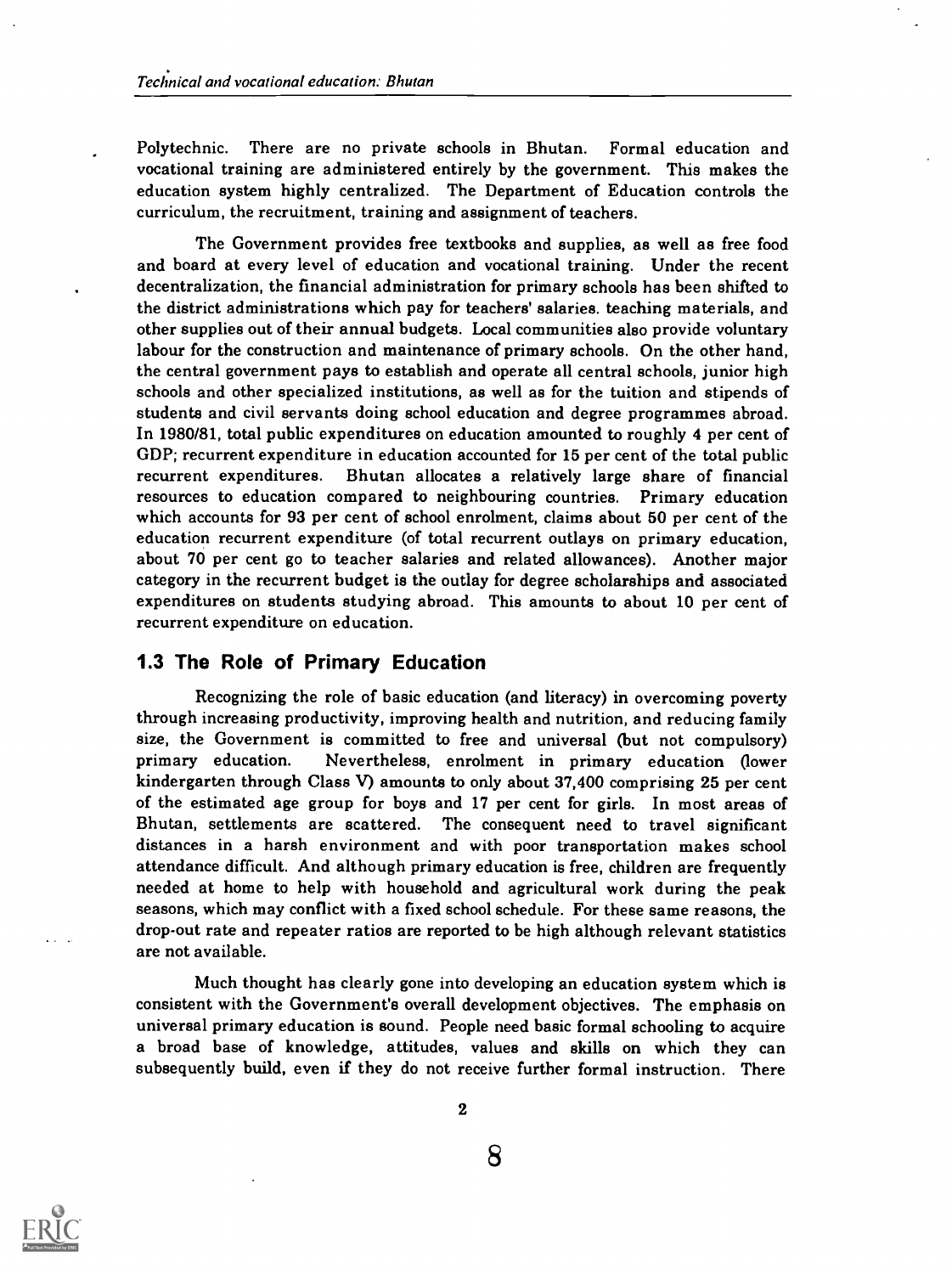remain, however, two fundamental questions. First, is the five-year primary education cycle adequate for providing the basic literacy and education needed in adult life. Second, what government initiatives are needed to reach the vast number if children (up to 80 per cent of the age group) who are not receiving basic education.

Considering Bhutan's mainly agrarian economy, the current five year primary education cycle is probably adequate for imparting basic literacy and numeracy. The curriculum attempts to balance the training of cognitive skills (through subjects such as languages, mathematics and social studies) with<br>instruction in prestical subjects such as farming and animal husbandry. The instruction in practical subjects such as farming and animal husbandry. Government also plans to include instruction on health, hygiene, and nutrition in the primary school curriculum, once the textbooks currently under preparation become available. Nevertheless children are normally no more than 11 or 12 years of age when they leave Class V, and are hence liable to forget what they have learned. To help utilize and reinforce reading habits, local communities should be encouraged to organize periodic refresher courses and to distribute suitable reading materials. The Government is also considering raising the minimum age for admitting children to primary education

Perhaps the more crucial question at this stage is how to make primary education accessible to a much wider segment of the population without putting excessive burden on the government budget. From a strictly financial point of view, it would appear unwise to attempt to attain universal primary education too quickly. If, for instance, primary school enrolment were to increase from the current 27 per cent to 50 per cent of the age group over the next five years, the financial implications of this increased enrolment in primary education alone would mean the GDP would have to grow by as much as 8 per cent per annum in real terms over the next five years to keep the share of total outlays on education from rising above the already relatively high 3.7 per cent of GDP of 1980/81.

The problem of growing demands for education on budgetary resources cannot easily be resolved. Two possible courses of action are open-finding additional sources of financing and reducing per student costs by improving the efficiency of the education system. Local communities are already- effectively mobilized to contribute free labour for the construction and maintenance of primary schools. Based on the affordability criteria, the government is now considering asking certain communities to contribute to the cost of operating their primary schools by providing food and paying for the children's textbooks and supplies entirely paid for by the Government at present. Moreover, a system of fees balanced by scholarships could be introduced selectively at the primary level. Any decrease in unit costs of secondary and higher education can release significant additional funds for providing primary education, while the potential economic gains to individuals with post-primary level education are large and could justify some fees. Possible approaches to increasing efficiency include sessions and increasing the ratio of students to teaching staff. Because teacher salaries constitute as much as 70 per cent of the recurrent expenditure in primary education, student-teacher ratios need to be maintained at as near to the

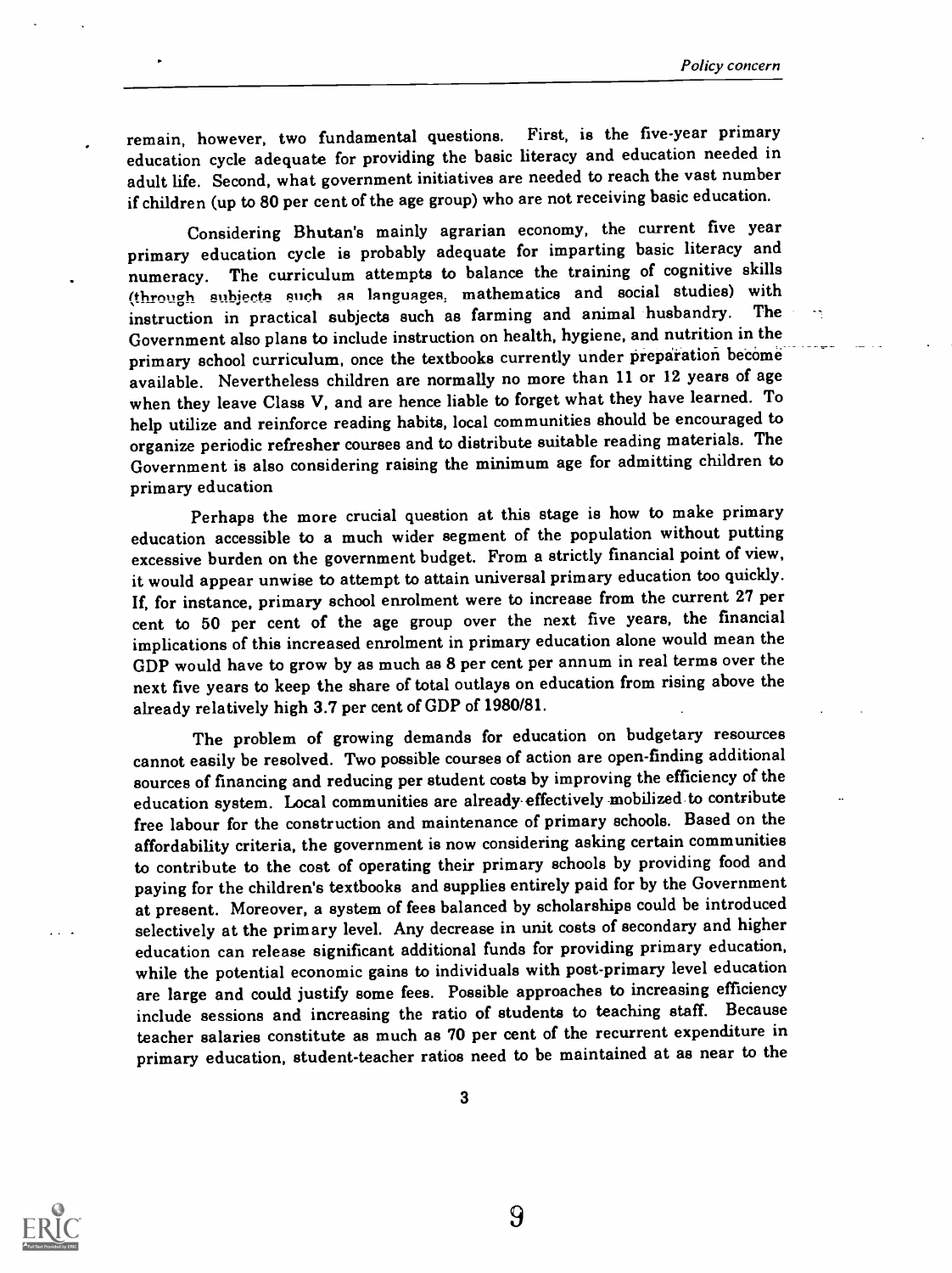acceptable norms as possible. A recent World Bank study challenges the conventional wisdom that a decrease in class size implied improvement in education quality. In fact, studies have shown that variation in the size of the class within a range of 20 to 40 make little or no difference in the average achievement level of students. Considering that the average ratio in Bhutan is a relatively favorable 31, this suggests that some saving could be achieved here with no significant loss in educational quality.

## 1.4 The Role of Secondary Education

Secondary education in Bhutan is offered in junior high schools and central schools. Enrolment is restricted, and is guided by the projected manpower requirements of the country in order to avoid creating a pool of educated unemployed. At the end of the fifth, eighth and tenth year of schooling, students take examinations that determine eligibility for (though not necessarily confer entrance into) subsequent levels of education. At the end of the fifth and eighth years the Government also transfers students between schools in different regions of the country to promote national integration.

The ceilings for the numbers of students that can be admitted to each level are set by the Government. They are based on manpower projections which indicate that Bhutan's incremental high level manpower projections need will number 600 during the Fifth Plan period and 170 per year through the remainder of the decade. On the basis of the Class V examination, the first 1,500 are eligible to enter secondary schools. the remainder may enroll in technical schools, join the army, return to their villages or apply to the various on-the-job training schemes conducted by government departments. On the basis of the examinations conducted at the end of Class VIII, the best 600 students may be admitted to Class IX. After Class X examination, about 120 students are selected for admission to the Junior College at Kanglung, near Tashigang. As of April 1982, secondary school enrolments were 2.5 per cent of the age group, and the numbers of students qualified to enter Classes VI, IX and XI had not reached the approved ceilings. Up to about 100 of those who successfully complete the "Plus Two Programmes" in the Junior College and pass the qualifying examinations can be sent abroad (primarily to colleges and universities in India) for degree programmes.

Although it is unclear whether the secondary enrolment ceilings are too restrictive for establishing an adequate base for manpower training, at present this issue is immaterial as the number of qualified candidates at each level is below the approved ceilings. In this light, it appears appropriate for the government to concentrate its limited resources on primary education, while trying to increase secondary and higher level enrolments to the ceilings. Over the longer term, it will however, be necessary for the government to keep the ceilings under periodic review, to ensure that projected future higher-level manpower needs can be met, not only for the public sector but also for the economy as a whole.

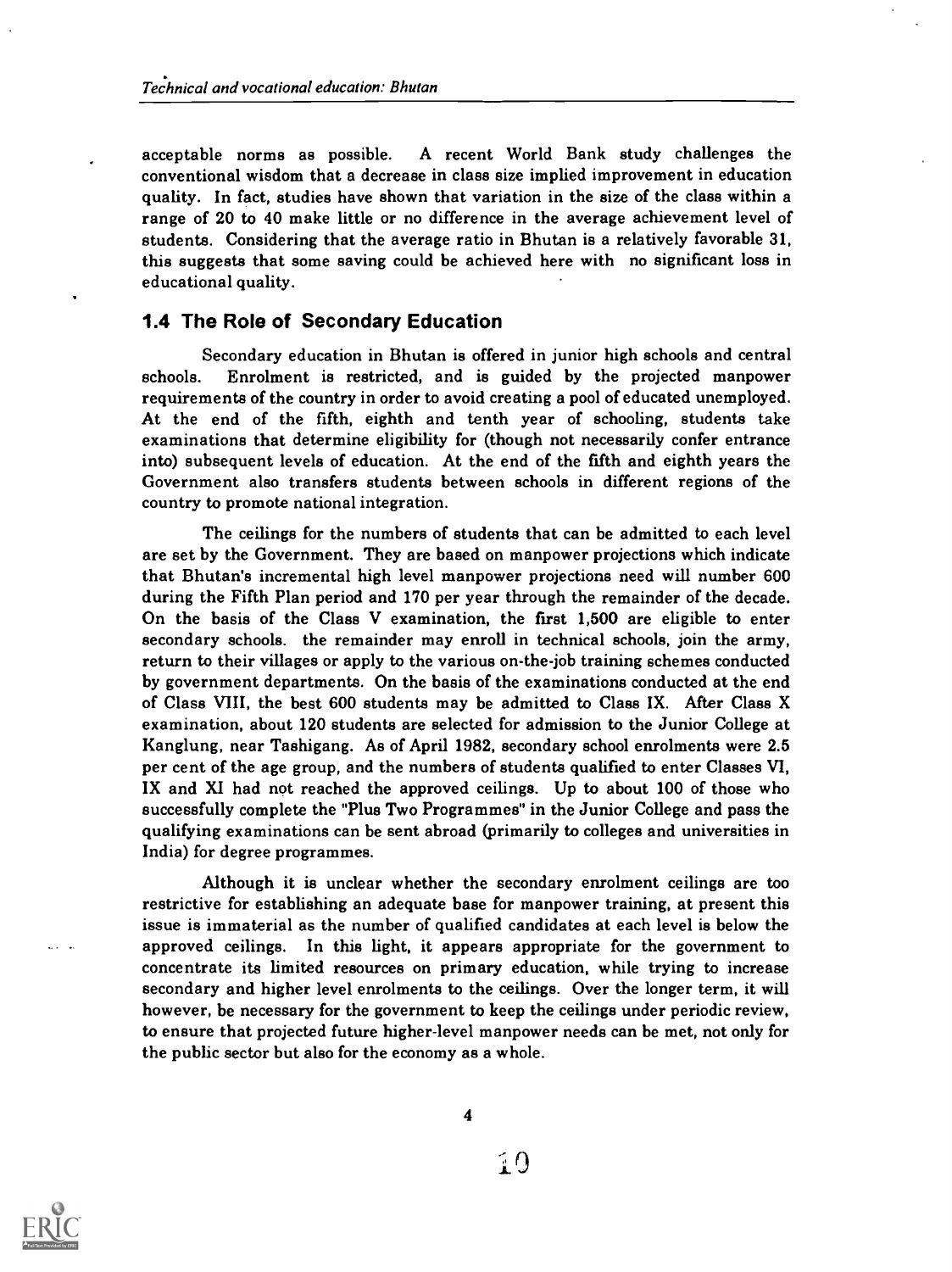As many Bhutanese students have traditionally gone on to degree programmes in Indian Colleges and Universities following the "Plus Two Programmes", the education system in Bhutan is closely affiliated with that of India. The coverage of the Indian secondary school examinations has effectively determined the curricula and the choice of textbooks for secondary education in Bhutan. In order to acquire greater flexibility for orienting the education system to suit Bhutanese conditions and needs, the Government is planning to establish a National Board of Secondary Education and training during the Fifth Plan period. The Board will be responsible for developing and reviewing the school curriculum, establishing its own school certificates and holding its own qualifying examinations at the end of Classes X and XII. the Government of India has promised full cooperation by directing the Equivalence Committee of the Indian Universities Association to recognize the certificates of the Board on par with those of the Indian system for purposes of admitting Bhutanese students to colleges, universities and other training institutes in India.

### 1.5 Technical and Vocational Education

Technical and vocational training under the Department of Education was started in early 1976. It was the only coordinating body between the user organization and the institutes. This body was established with the following objectives.

- 1. To plan programme, implement and co-ordinate the technical and vocational training in the country.
- 2. To analyze the needs of technical personnel at different levels.
- 3. To strengthen and update technical and vocational training system.
- 4. To identify new programmes to be started in line with the needs of the country and implement them as and when necessary.
- 5. To monitor the training programmes, and evaluate them.

Technical and Vocational Education Division has played a vital role in exercising its mandate. In fact, the number of technicians and diaftsmen employed across the country was directly or indirectly coordinated by the Division. The Division also played an active role in training the drop-out students from primary level and attaching them to various departments as in-plant trainees. It was also the certifying body for the in-plant trainees. On completion of the training, they are directly employed as semi-skilled and skilled workers depending on the duration of the course received.

There are at present about nine institutes catering to the vocational/technical education needs of the country as follows:

- A. Technical
	- 1. Royal Bhutan Polytechnic
	- 2. Royal Technical Institutes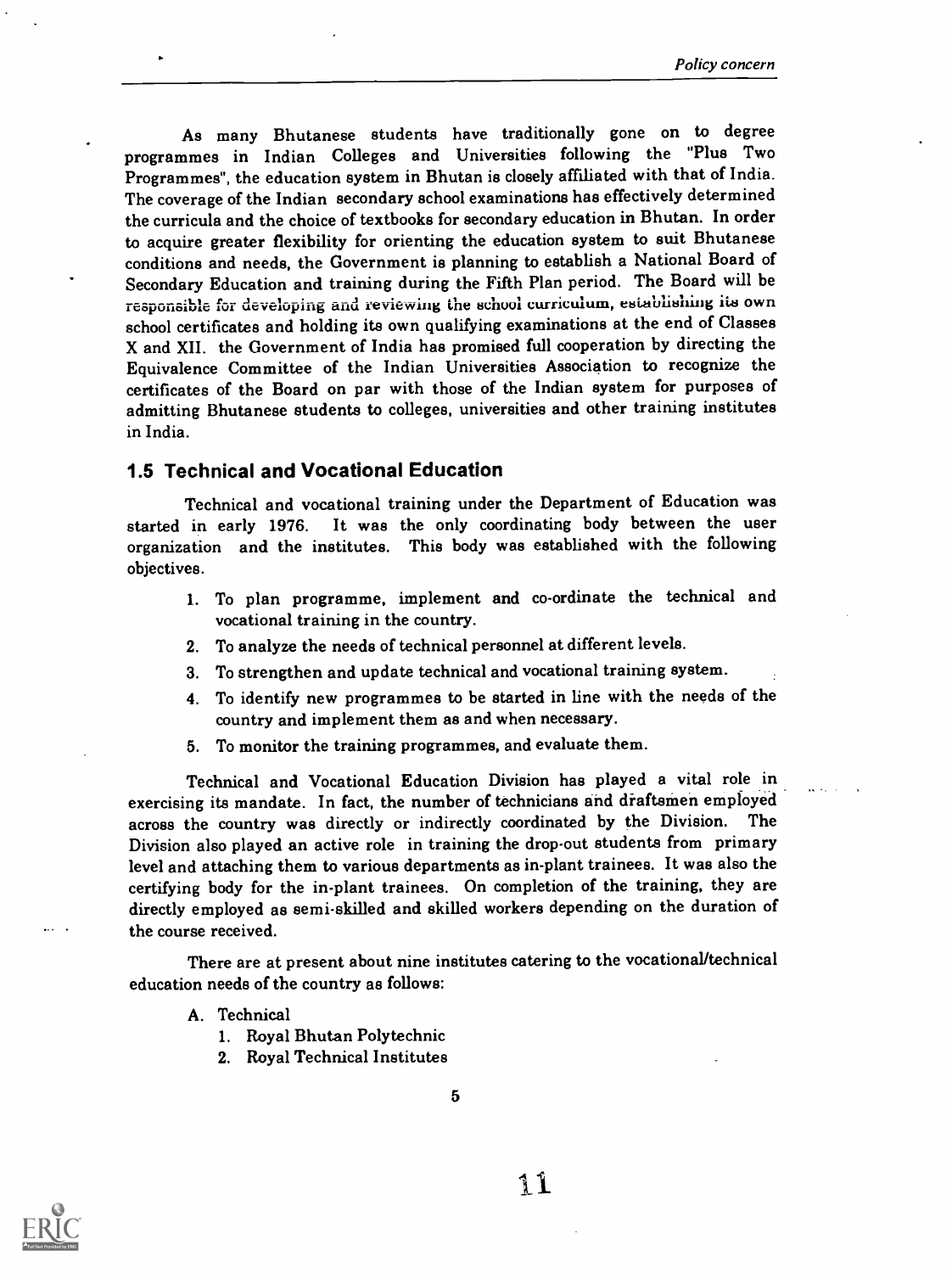- 3. National Trade School
- B. Others
	- 4. Health School
	- 5. Royal Institute of Management
	- 6. Royal Commercial Institute
	- 7. Royal Veterinary Institute
	- 8. Royal Forestry Institute
	- 9. Agricultural Training Institute

The first three are administered by the Technical and Vocational Education Division of the Department of Education. The rest are administered by the different government sectors concerned.

All institutions were established in the late 60s and 70s to train the middlelevel technicians and field personnel to staff the respective developmental agencies. Apart from the three Technical Institutes run by DOE, most of the other institutions are extension to and often part of the ministries/employing agencies. The courses offered in these institutes have over the time evolved with the particular requirement of these respective agencies. The.courses offered in these institutes are as follows:

- 1. Royal Bhutan Polytechnic (RBP)
	- 1.1 Diploma in Civil Engineering
	- 1.2 Diploma in Electrical Engineering
	- 1.3 Diploma in Mechanical Engineering
	- 1.4 Survey
	- 1.5 Draughtsman
- 2. Royal Technical Institute (RTI)
	- 2.1 Motor Mechanics
	- 2.2 General Mechanics
	- 2.3 Electricians
	- 2.4 Building Construction
- 3. National Trade Training Institute (NTTU)
	- 3.1 Masonry
	- 3.2 Plumbing
- 4. Health School
	- 4.1 Health Assistant
	- 4.2 Auxiliary Nurse Midwife
	- 4.3 Basic Health Worker
	- 4.4 General Nurse Midwife
	- 4.5 Assistant Nurse
	- 4.6 Pharmacist Technician
	- 4.7 Laboratory Technician
	- 4.8 Dental Technician
	- 4.9 X-ray Technician



6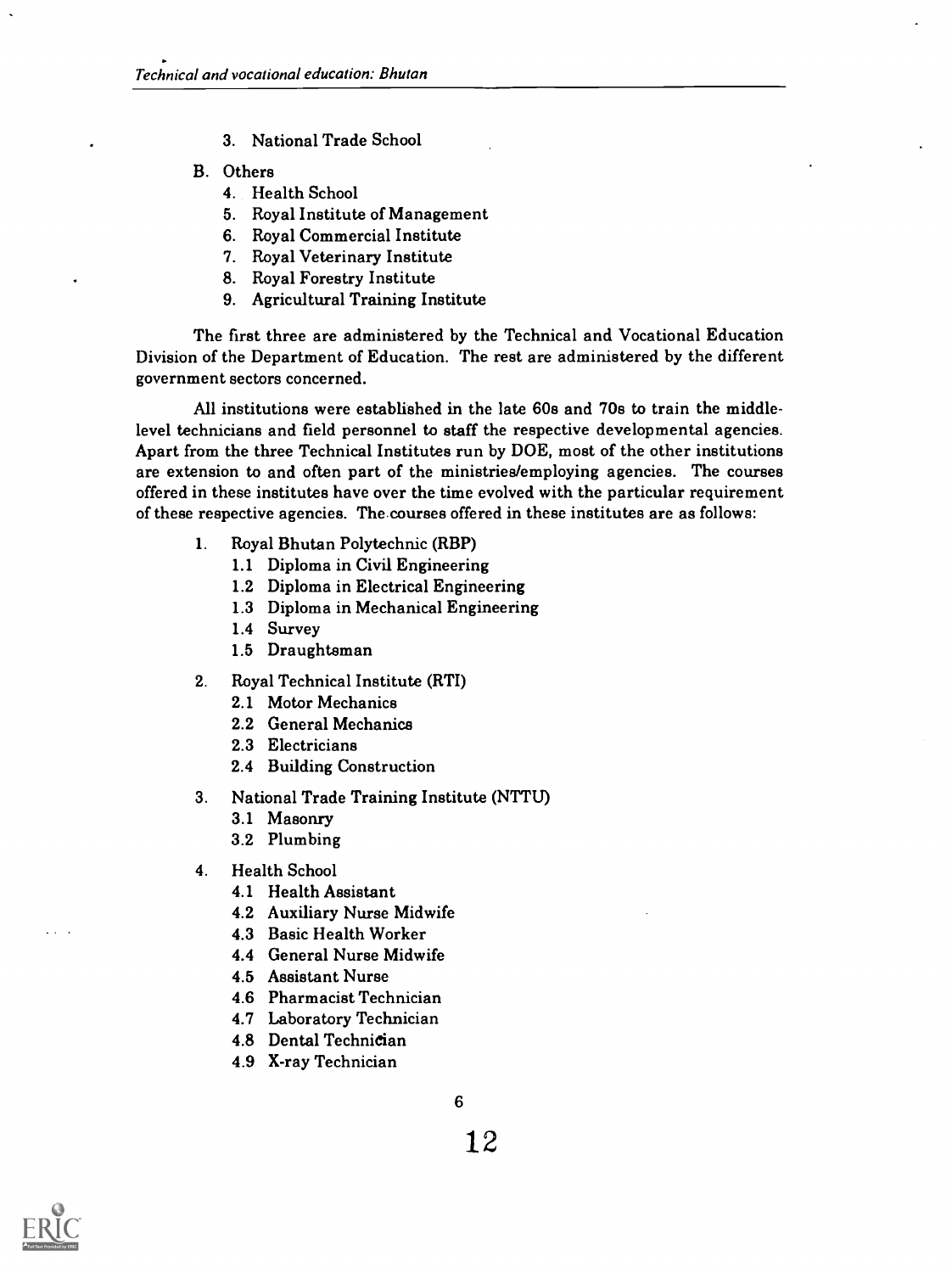المتعادين

- 4.10 Eye Technician
- 4.11 Physiotherapeutic Technician
- 5. Royal Veterinary Institutes
	- 5.1 Pasture Training
	- 5.2 Diploma in Animal Husbandry
- 6. Royal Commercial Institute
	- 6.1 Stenography
	- 6.2 Typing
	- 6.3 Computer Programming
	- 6.4 Middle Level Accounting
	- 6.5 Junior Level Accounting
- 7. Royal Forestry Institutes
	- 7.1 Forestry
	- 7.2 Forest Guard
- 8. Agriculture Training Institute 8.1 Diploma in Agriculture

### 1.6 Technical Training

Technical training is currently carried out by the Royal Bhutan Polytechnic at Deothang and the Kharbandi Technical School near Phuntsoling. The Polytechnics runs a five-year programme for the training of diploma-level technicians in civil and electrical engineering. The entrance requirements for the first two years of the programme, which constitutes a pre-diploma course, is a class VIII pass. The entry requirement for the next three years, a diploma course, is a Class X pass. About 60 students are admitted each year. The Technical School runs a five-year certificate programme for the training of skilled craftsmen in the electrical, general mechanic and auto mechanic trades. The entry qualification for candidates is a class V pass, and the admission is about 80 students per year. In addition; training courses lasting six months to two years are conducted under the National In-plant Training System to develop semi-skilled workers in various trades as required by government departments and public enterprises. Entrance requirements vary according to the trade. The minimum entry qualification is envisaged to be a class V pass, although at present less qualified candidates are admitted to help meet immediate manpower needs.

### 1.7 Teacher Training

There are presently some 1,390 teachers in the formal education system. However, this figure conceals serious inadequacies in teacher training. Only about 35 per cent of the teaching staff are fully qualified, and as many as 30 per cent have had no training at all. About 50 per cent of the teachers are non-nationals on fixed term contracts. There are two teacher training institutions in the country. The Teacher Training Centre at Paro, established in 1975, has a two-year course for pre-

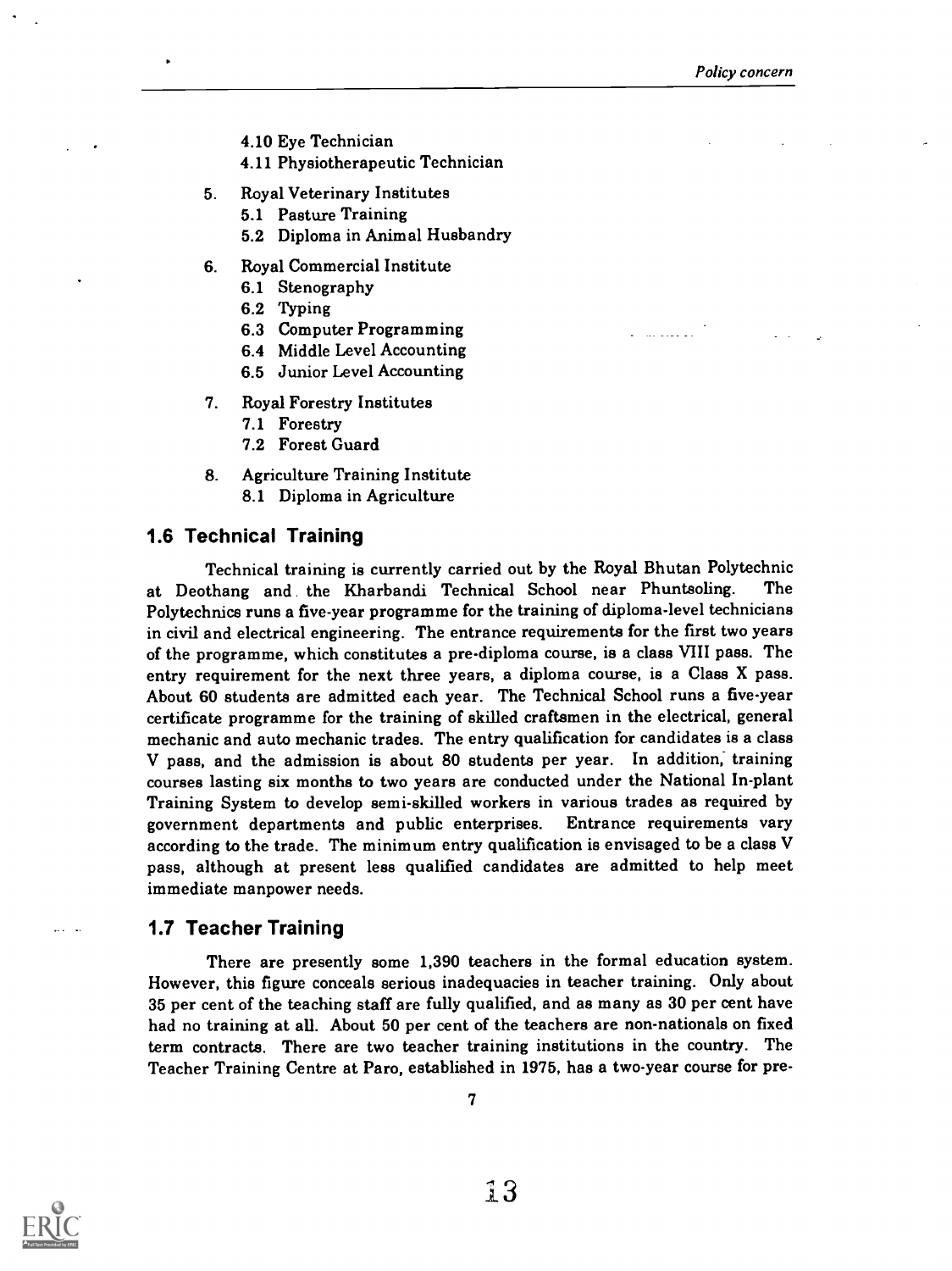primary teachers. The annual intake of students at this center is about 25 per year, and the minimum qualification for admission is a Class VII pass. The Training Institute at Samchi was established in 1968 for the training of primary school teachers. Annual admission is 40-50 pupils. The minimum qualification for admission to the Institute is a Class VIII pass (this is now being raised to a Class X pass) and the duration if the course is also two years. Currently, all secondary school teachers are trained outside the country, but during the Fifth Plan period, the Government proposes to expand the institute at Samchi into a primary and secondary school teacher training college, the National Institute of Education. In addition to training new primary and secondary school teachers, the Institute will also conduct a regular programme of in-service training for existing teachers.



 $\alpha$  ,  $\alpha$  ,  $\alpha$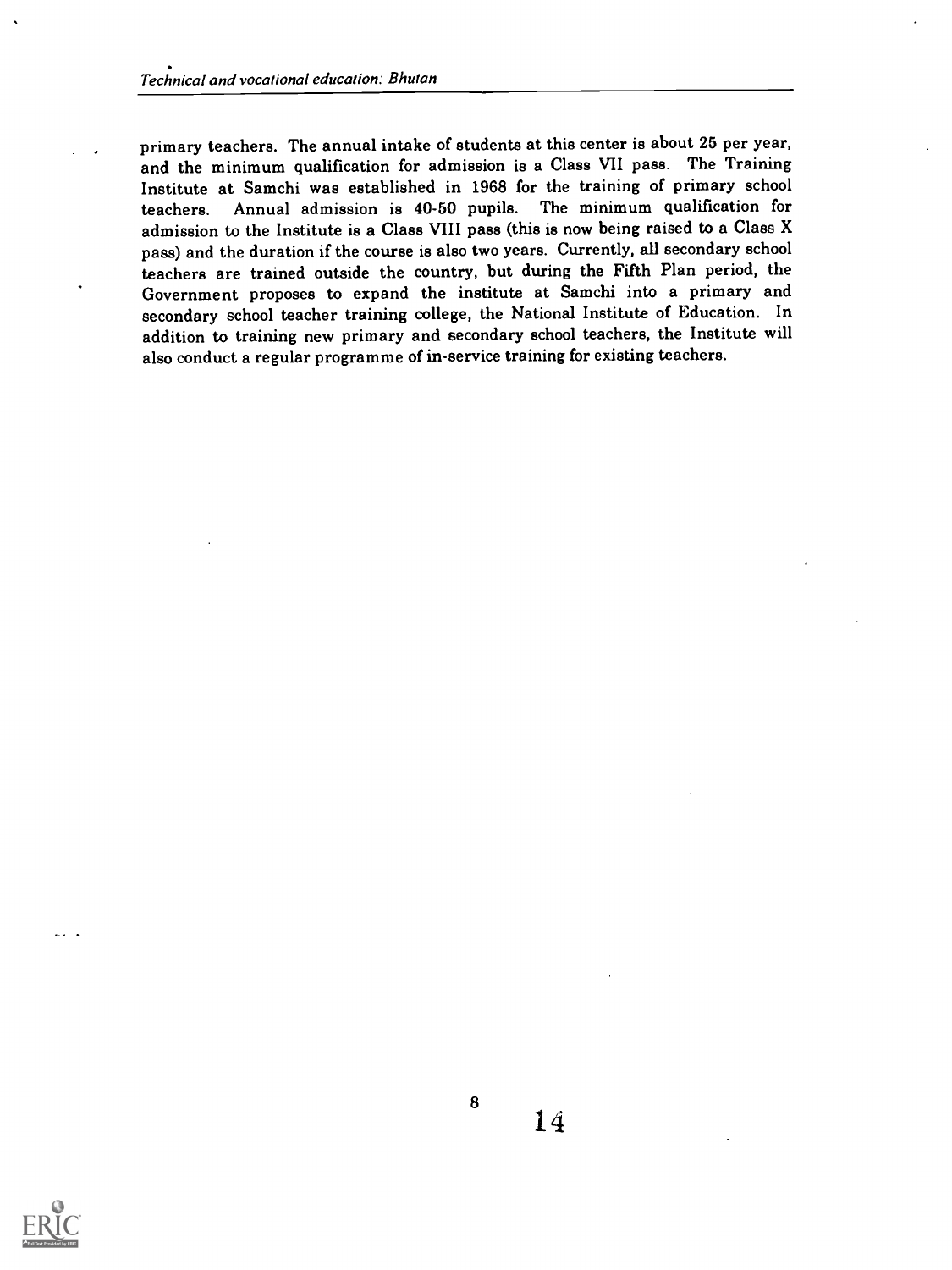## Part II

## PLANNING AND MANAGEMENT OF TVET

## 2.1 Problems and Challenges

With the continuous growth of industries and development of new technologies, the demand for trained manpower is continuously increasing in both quantity and quality. The division has in some areas failed to fulfill the demand and this is due to the following reasons:

- 1. Continuous change in administrative level manpower.
- 2. Inadequate quantity and quality of staff both in the division as well as in the Institutes.
- 3. Lack of vocational guidance in schools.
- 4. Inadequate data on manpower needs.
- 5. Insufficient authority to act as a co-ordinating agency between the institutes and the user organizations.
- 6. Inadequate training facilities in the Institutes due to budget constraints.
- 7. Public impression of technical/trademark as demanding

#### 2.2 Implementation of Plan

As a result of partial failure of Technical Vocational Education Programme the Government has recently asked the Department of Education to carefully review the situation.

The division now plans to take the following measures to ensure the fulfillment of its mandate.

- 1. Establish a National policy making body for technical and vocational education.
- 2. Establish a National testing and certification body.
- 3. Equip the TVE Division and the Institutes with required trained personnel.
- 4. Create an awareness among the general public through media and counselling.
- 5. Organize meetings between the users and the institutes from time to time.

15

 $9 - 16$ 

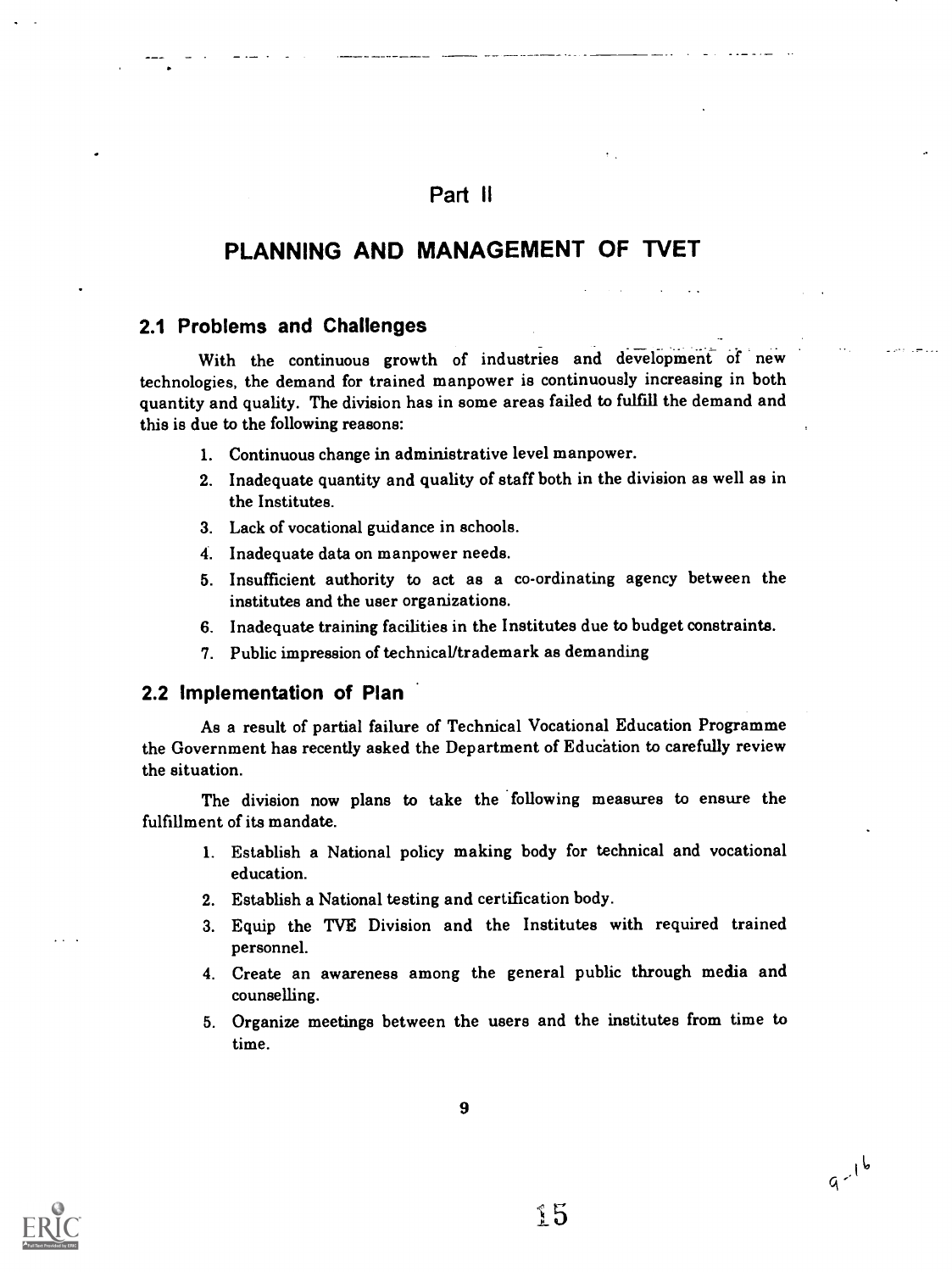6. Replace the Institutes training equipments with up-to-date model as fast as possible.

#### 2.3 Involvement of International Assistance

The Federal Republic of Germany has kindly expressed her intention of helping the Royal Government with necessary expertise, equipments and expansion of other building facilities at Royal Technical Institute. If everything goes as planned the project through G.T.Z. should be implemented very soon.

Recently, Asian Development Bank has been indicating the possibilities of assisting the Royal Government for further improvement of Royal Bhutan Polytechnic. Further the United Nations Development Programme is very active in promoting the Vocational Training activities throughout the country. The organization intends to provide more assistance in expanding the TVE Division with both expertise and equipment, wherever possible.

Technical assistance from British Government for improving the vocational training system is going on. The aid is given through ODA in the form of expertise, equipment and training facilities for the national staff in the United Kingdom.

UNESCO has in 1994 conducted in co-operation with UNDP, an Education Sector Study which analyzed the present situation of the country in education, including technical and vocational education. The study also identified areas of concern and the possibilities of involvement and co-operation of international aid and assistance in education.

## 2.4 Partnership with CPSC

The active support given by Colombo Plan Staff College during the last years played a very significant role in updating the planners, curriculum developers, instructors, etc. with new concepts and knowledge. However, it has been noticed that certain workshops/seminars were not very relevant to the present situation.

Due to some reasons the in-country course facilties could not be fully utilized to the maximum except the recent workshop on "Instructional Materials Development and Evaluation." This workshop benefited the lecturers/instructors from the two institutes.

It is very difficult for CPSC to conduct the workshop/seminars according to the requirements of the individual member countries. Still it will be very helpful for the Technical Vocational Education if Staff College could consider the topics of methodologies of teaching in the programme for the next two years.

Vocational Training Division now wishes to fully utilize the in-country course facilities offered by CPSC. Therefore, a workshop on "Management of Resources" at lecture/instructors level may kindly be given maximum consideration for Bhutan.

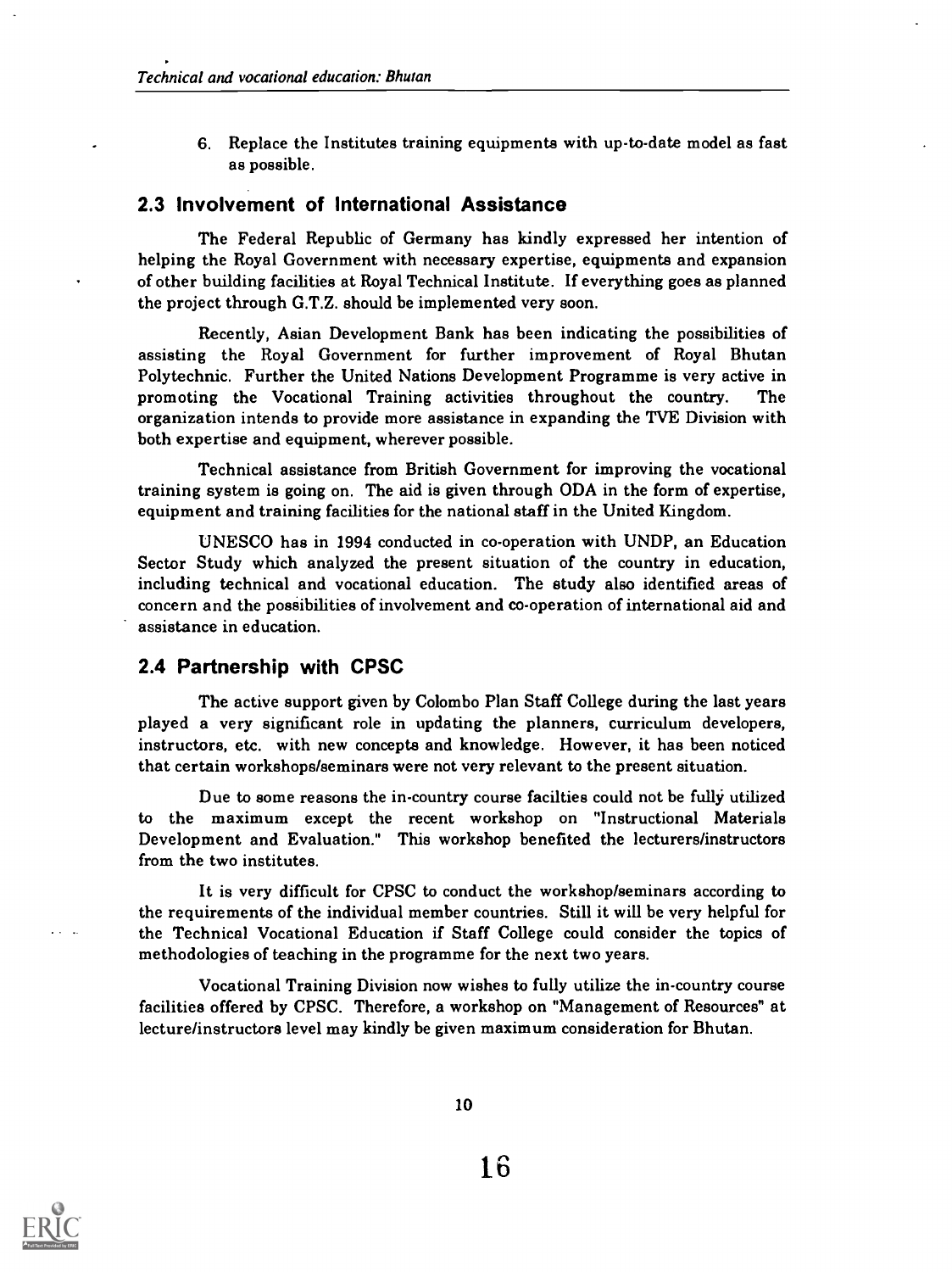| Levels of Planning                                                                                                                                                | Develop-<br>ment | <b>Ministry/</b><br>RCSC <sup>*</sup> | Planning<br><b>Commission</b> | Institute                       | Remarks                                                                                                                                                                                                                                                              |
|-------------------------------------------------------------------------------------------------------------------------------------------------------------------|------------------|---------------------------------------|-------------------------------|---------------------------------|----------------------------------------------------------------------------------------------------------------------------------------------------------------------------------------------------------------------------------------------------------------------|
| 1. Strategic Planning<br><b>Human Resources</b><br><b>Budget &amp; Expenses</b><br><b>Status</b><br><b>Regional Development</b>                                   |                  | ✔<br>✔                                |                               |                                 | The activities of the planning<br>processes identified under the strategic<br>level show some examples of the<br>planning executed at the material level<br>where His Majesty the King chairs and<br>steers the processings.                                         |
| 2. Tactical/Long-Term Planning<br><b>Human Resource</b><br><b>Budget &amp; expense</b><br><b>Building</b><br><b>Courses</b><br><b>Status</b>                      |                  | ✔<br>✓<br>✔<br>✓<br>✓                 |                               |                                 | The activities identified under the<br>tactical/long-term planning under some<br>examples of planning executed at the<br>ministerial and departmental level<br>where again His Majesty chairs the<br>processings of planning & mid-term<br>review meetings.          |
| 3. Operational Planning<br><b>Budget &amp; Expenses</b><br><b>Buildings</b><br>Enrolment<br>Materials/Equipment<br>Curriculum<br>Staff Development<br>Maintenance |                  |                                       |                               | ✔<br>✔<br>✔<br>✓<br>✓<br>✔<br>✔ | The operational planning is done at the<br>institutional level and submitted to the<br>Directorate, which reviews and<br>amends wherever necessary in<br>consultation with the National Budget<br>and Accounts and the Ministry before it<br>is ultimately approved. |

## Present Situation with Respect to the Three Basic Levels of Planning in Bhutan

\*Royal Civil Service Commission



# BEST COPY AVAILABLE



 $\ddot{\phantom{a}}$  .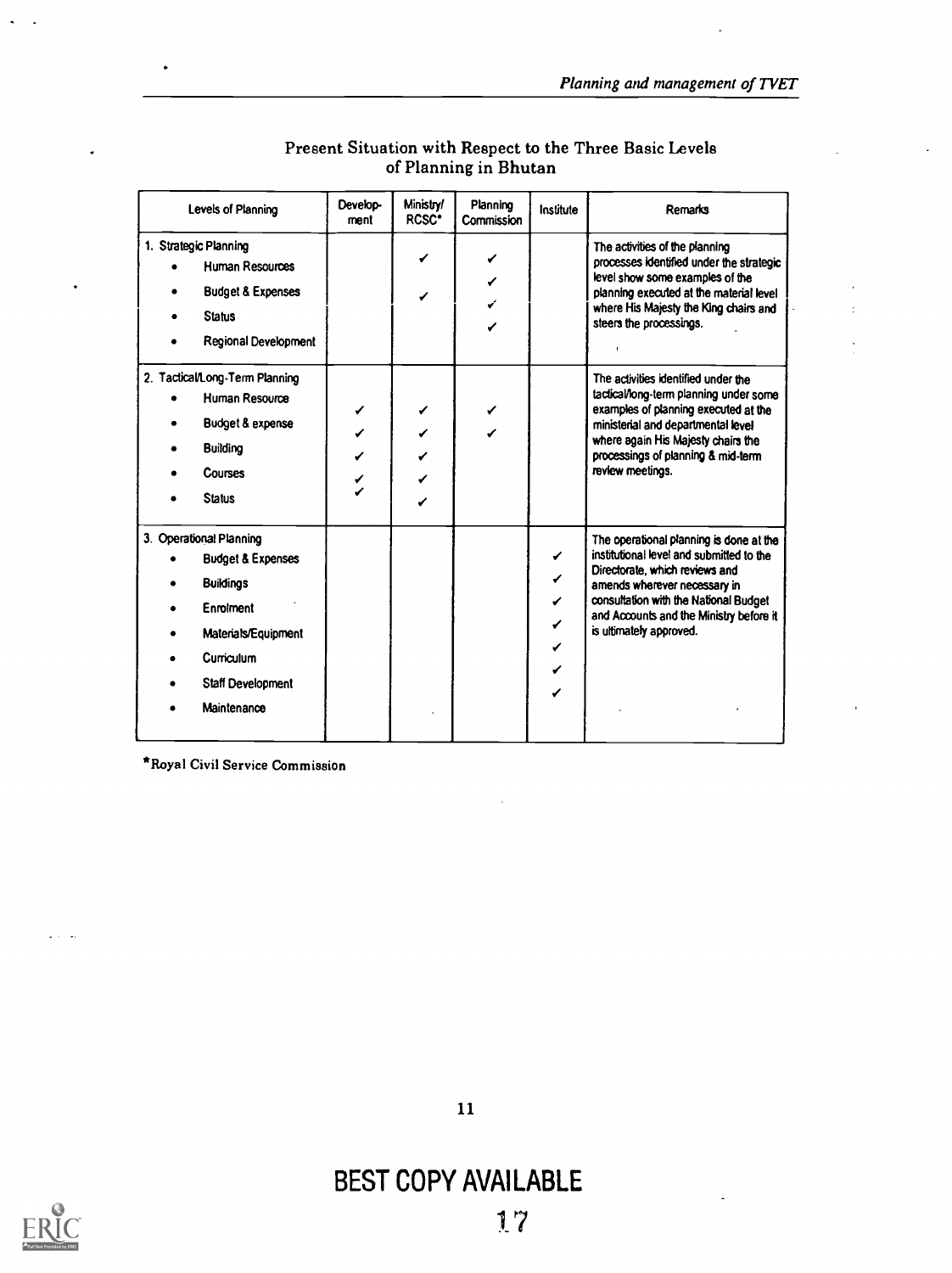$\ddot{\phantom{0}}$ 

 $\cdot$ 

.

| Main Issues                                                                                                                                                                                   | <b>Strengths</b>                                                                                                                                                                                                                                                                                                                 | Weaknesses                                                                                                                                                                                                                                                                                                                                                   |
|-----------------------------------------------------------------------------------------------------------------------------------------------------------------------------------------------|----------------------------------------------------------------------------------------------------------------------------------------------------------------------------------------------------------------------------------------------------------------------------------------------------------------------------------|--------------------------------------------------------------------------------------------------------------------------------------------------------------------------------------------------------------------------------------------------------------------------------------------------------------------------------------------------------------|
| A. Strategic Planning<br><b>Human Resources</b><br><b>Budget &amp; Expenses</b><br>٠<br><b>Status</b><br><b>Regional Development</b><br><b>Industrial Development</b>                         | Sets a clear framework for long<br>$\bullet$<br>term/lactical & operational planning.<br>His Majesty's chairmanship sets the<br>vision with absolute clarity in the<br>planning processes.                                                                                                                                       | Lack of validity and reliability in the<br>$\bullet$<br>forecast<br>Uncertainty of future events.<br>$\bullet$<br>Limited experience, expertise and<br>$\bullet$<br>exposure on the part of the planners.<br>Frequent changes in the policies and<br>$\bullet$<br>leadership.<br>Political bias.<br>$\bullet$                                                |
| B. Technical/Long Term Planning<br>Human Resources<br><b>Budget and Expenses</b><br>٠<br><b>Buildings</b><br>$\bullet$<br><b>Status</b><br>Courses                                            | Sets a framework for operational<br>$\bullet$<br>planning.<br>Midterm reviews appraise the degree of<br>$\bullet$<br>achievement.<br>Leave a clear directive of development<br>$\bullet$<br>in terms of time frame.<br>His Majesty chairs the initial planning<br>$\bullet$<br>process and also the review meeting.              | Lack of coordination.<br>$\bullet$<br>Uninvolvement of the unit's concerns.<br>$\bullet$<br>Ambiguity in aims and objectives.<br>$\bullet$<br>Limited experience, expertise and<br>$\bullet$<br>exposure on the part of the planners.<br>Political bias.<br>Frequent changes of leadership<br>$\bullet$<br>Rigidity in the financial exponents.<br>$\bullet$ |
| C. Operational Planning<br><b>Budget and expenses</b><br><b>Buildings</b><br>$\bullet$<br>Enrolment<br>٠<br>Materials/Equipment<br>٠<br><b>Staff Development</b><br>Curriculum<br>Maintenance | Independence in the planning exercise.<br>٠<br>Able to set clear goals.<br>$\bullet$<br>Moral boost to the staff since they<br>$\bullet$<br>participate in the planning.<br>Assures optimal success in the<br>$\bullet$<br>implementation.<br>Improves coordination amongst the key<br>$\bullet$<br>persons in the institutions. | Lack of senior experiences and faculty<br>members.<br>Diverse attitude of the staff.<br>$\bullet$<br>Unawareness of the long term plans.<br>$\bullet$<br>Rigidity in the financial rules and<br>regulation.<br>Insufficient stepping.<br>$\bullet$                                                                                                           |

## The Present Strengths and Weaknesses of the Planning Processes Prevailing in Bhutan



 $\alpha$  is  $\beta$  . Then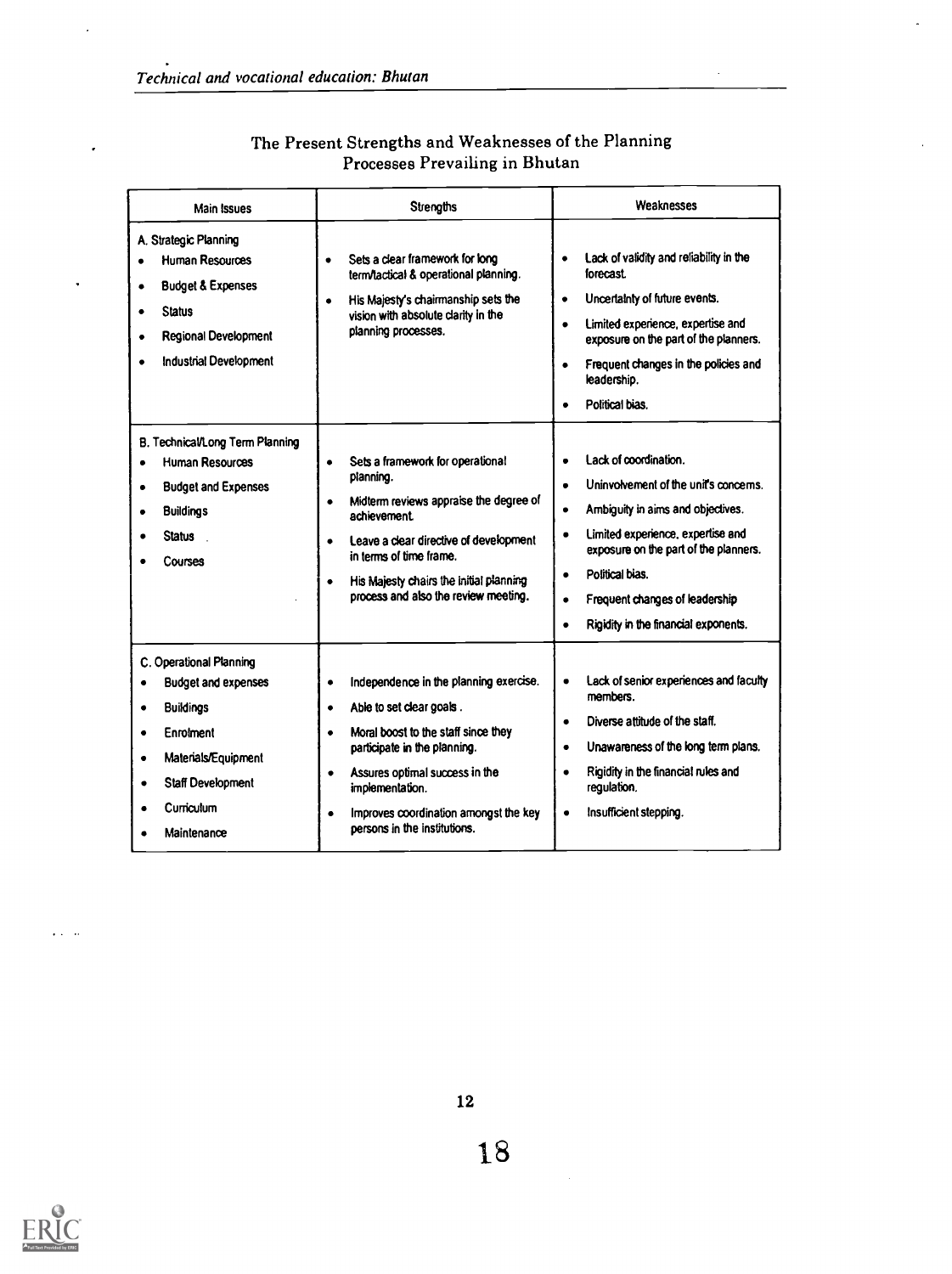The following strategies are proposed for the improvement of the planning process.

#### Establishment of an Advisory Board

A. Objectives: The main objective for establishing a high level advisory board is to constantly review and guide that technical and vocational training institutes in the achievement of its long-term goals.

#### B. Functions: The Board shall;

- 1. Determine aims and policies for technical and vocational education.
- 2. Analyze the needs (industry and training) and evaluate the relevance.
- 3. Advise ministry, departments and training institutes.
- 4. Standardize the training levels.
- C. Strategy: 1. The chairperson must be a deputy minister's and must be given an absolute mandate.
	- 2. The mandate should be approved at the highest level so that a national recognition is created.
	- 3. The board should consist of very senior experts from the public/private enterprises, it must be a very dynamic body.
	- 4. The reviewed proposition should be the clear directive of planning and development in the respective area.
	- 5. The meetings of the board should be convened at least twice a year.
	- 6. The follow-up on the implementation of the proposition must be taken seriously.

#### D. Expected Outcome:

- 1. Co-operation between industry and training institutes will be strengthened.
- 2. Co-ordination between ministry/department and institutes will be clear.
- 3. Less bureaucratic procedures.
- 4. A co-ordinated planning process will evolve.
- 5. Image and status of institutions will improve.
- 6. Moral of staff and student will be boosted.

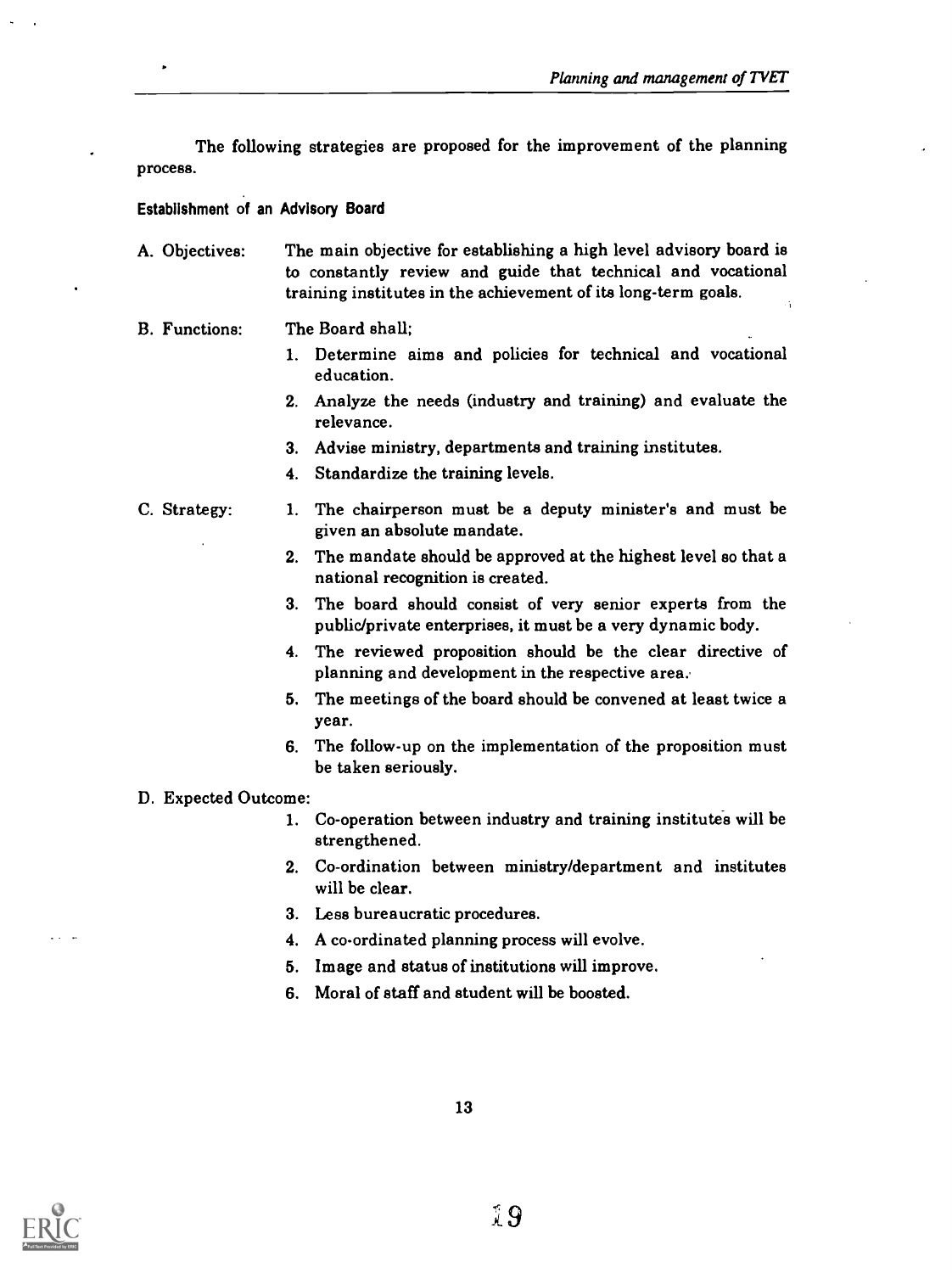## Proposed Members of the Board:

- 1. Deputy Minister for Social Service (Chairperson)
- 2. Chairperson of Bhutan Chamber of Commerce & Industry
- 3. Major industry representatives
- 4. Director of Trade and Industry
- 5. Royal Civil Service Commission
- 6. Planning Commission
- 7. Finance Ministry
- 8. Director Department of Education
- 9. Officer-in-Charge, TVED
- 10. Head of the institutes

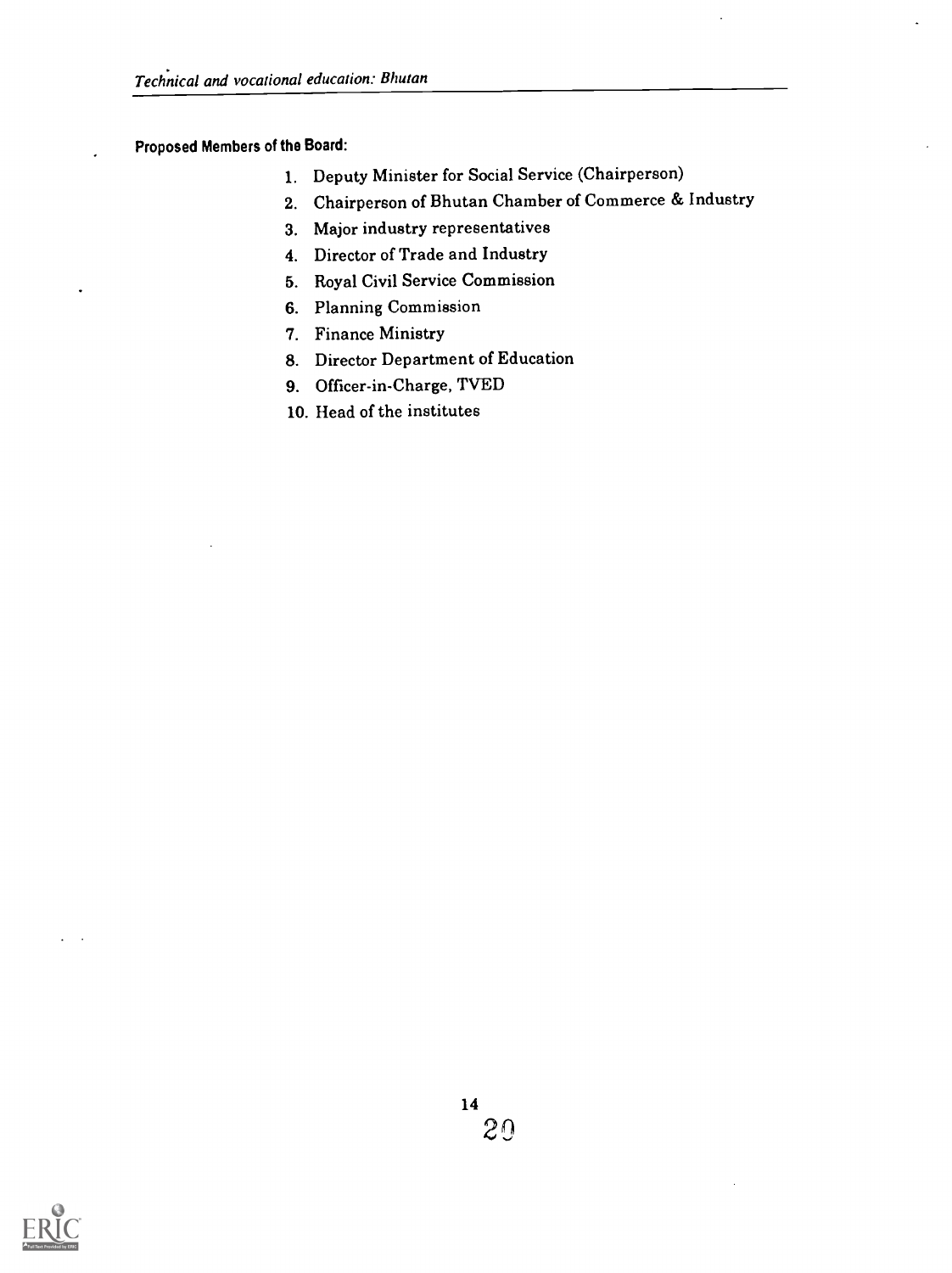## Government Structure (partial)







## BEST COPY AVAILABLE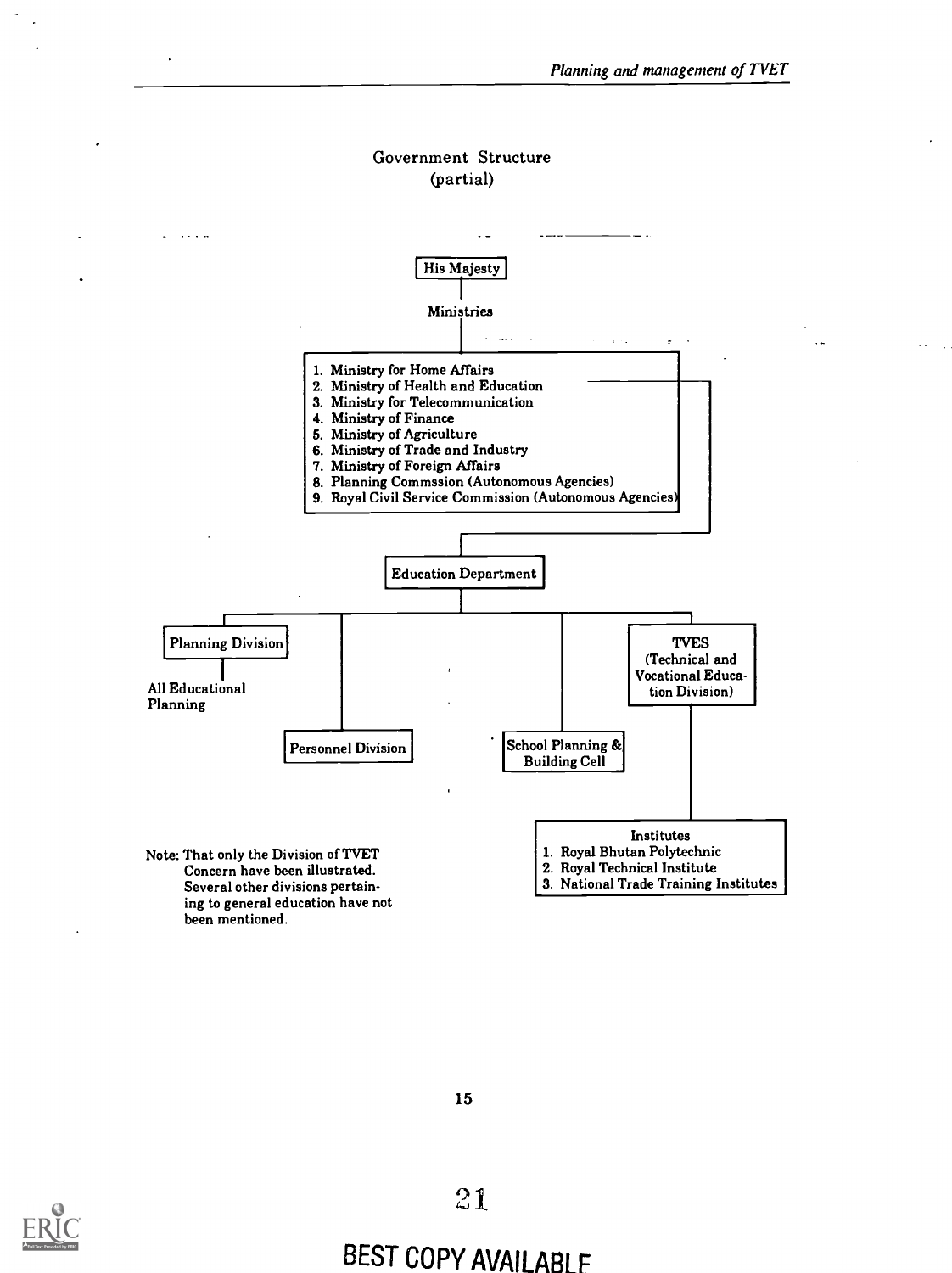



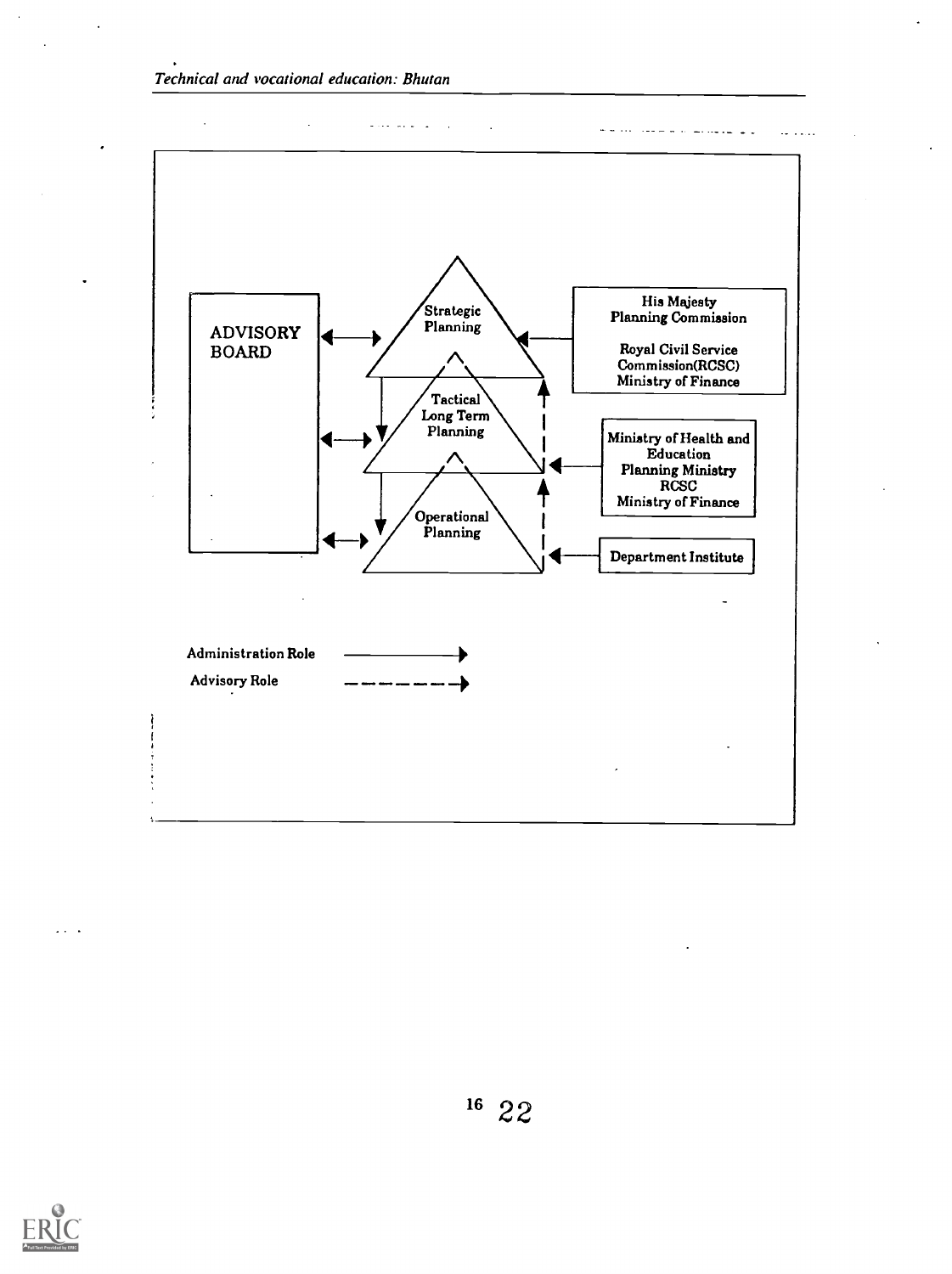## Part Ill

## TRAINING MODES AND SYSTEM

## 3.1 Current State of Technical Education and Training in Bhutan

Technical education provision is centred in two institutes:

- i) The Royal Bhutan Polytechnic, Deothang
- ii) The Royal Technical Institute, Kharobandi

The courses offered are at Diploma level and Craft Certificate level, respectively. The interest in technical education has increased considerably over the past few years. Both Institutes now receive a large number of applications for the limited number of first year places. The courses at both Institutes have suffered from a tendency in the past year to make them "academic rather than practical" courses. The second major difficulty is that of a serious shortage of well-qualified teaching staff. The word "qualified" is used particularly with reference to good industrial experience. Many graduates from both of the Institutes have been "lost" to technical work because of poor initial grading on entry to a Department, and relatively "slow" promotion grading on entry to a Department, and relatively "slow" promotion prospects. Both of the Institutes suffer from largely outdated equipments in workshops, laboratories and classrooms.

The curriculum for the programmes offered has been reviewed on a number of occasions with a major effort being made to match the curriculum against the needs of the industries.

The staff of the institutes are well aware of the criticisms made by many. investigating missions into technical education (ILO, GTZ and ADB).

**Contract Contract** 

A brief summary of the two Institutes programmes follows this section.

1. The Royal Bhutan Polytechnic Located at Deothang (Eastern Bhutan)

Type of courses offered are:

a) Diploma in Electrical Engineering Diploma in Civil Engineering Diploma in Mechanical Engineering started August 1989.

Level of entry: Class X Length of course: Three years No. of students: 176

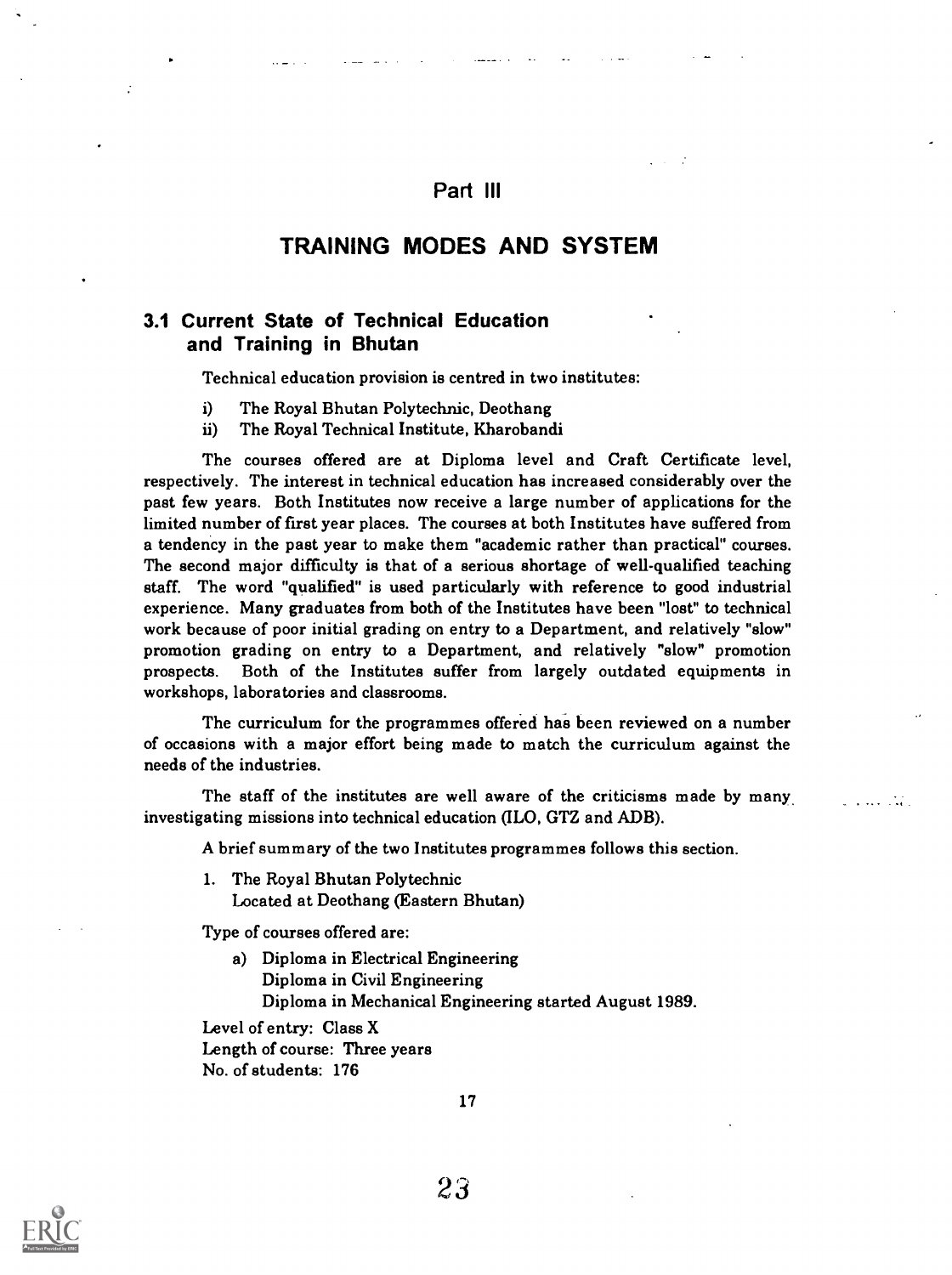- b) Certificate course in:
	- i) Survey
	- ii) Draftsmanship

Level of entry: Class VIII Length of course: Two years No. of students: 27

2. The Royal Technical Institute - Kharbandi Located at Phuntsholing (South West Bhutan)

Type of course offered:

a) Craftsman Certificate in Electrical Engineering Craftsman Certificate in Mechanical Engineering Craftsman Certificate in Automobile Engineering Craftsman Certificate in Building Construction

Level of entry: Grade VI minimum, preferably to Grade VIII

Length of course: 3/4 years

No. of students: Approximately 320

## 3.2 The Technical and Vocational Education Division

The original office of TVED was called the Technical Education cell and was first established in 1976. The role of the cell was to:

- i) Plan, co-ordinate and implement all training programmes in the country.
- ii) Co-ordinate the efforts of the two major technical education institutes, i.e., Royal Bhutan Polytechnic and Royal Technical Institute, Kharbandi.
- iii) Review and revise the curriculum of the training programme to meet the on-going needs of the industries.
- iv) Monitor the effectiveness of the training programmes.
- v) Certify that graduates from the training programmes and help to place them in the required job location through RCSC.

The shortcomings of the cell were mainly because of the lack of national awareness of the vital needs for its work. There was also a shortage of trained, experienced technical personnel, particularly within the industries to support the National In-plant Training Scheme. In addition, the Village Skills Development Programme at Graylephug suffered a similar set-back due to shortages of experienced instructors.

In 1986, the Technical Education cell was given a new status and a new title under the Department of Education, the Technical and Vocational Education Division. The new division still suffers from the same problems despite a noble effort on the part of the staff. The Department of Education had undergone a change of

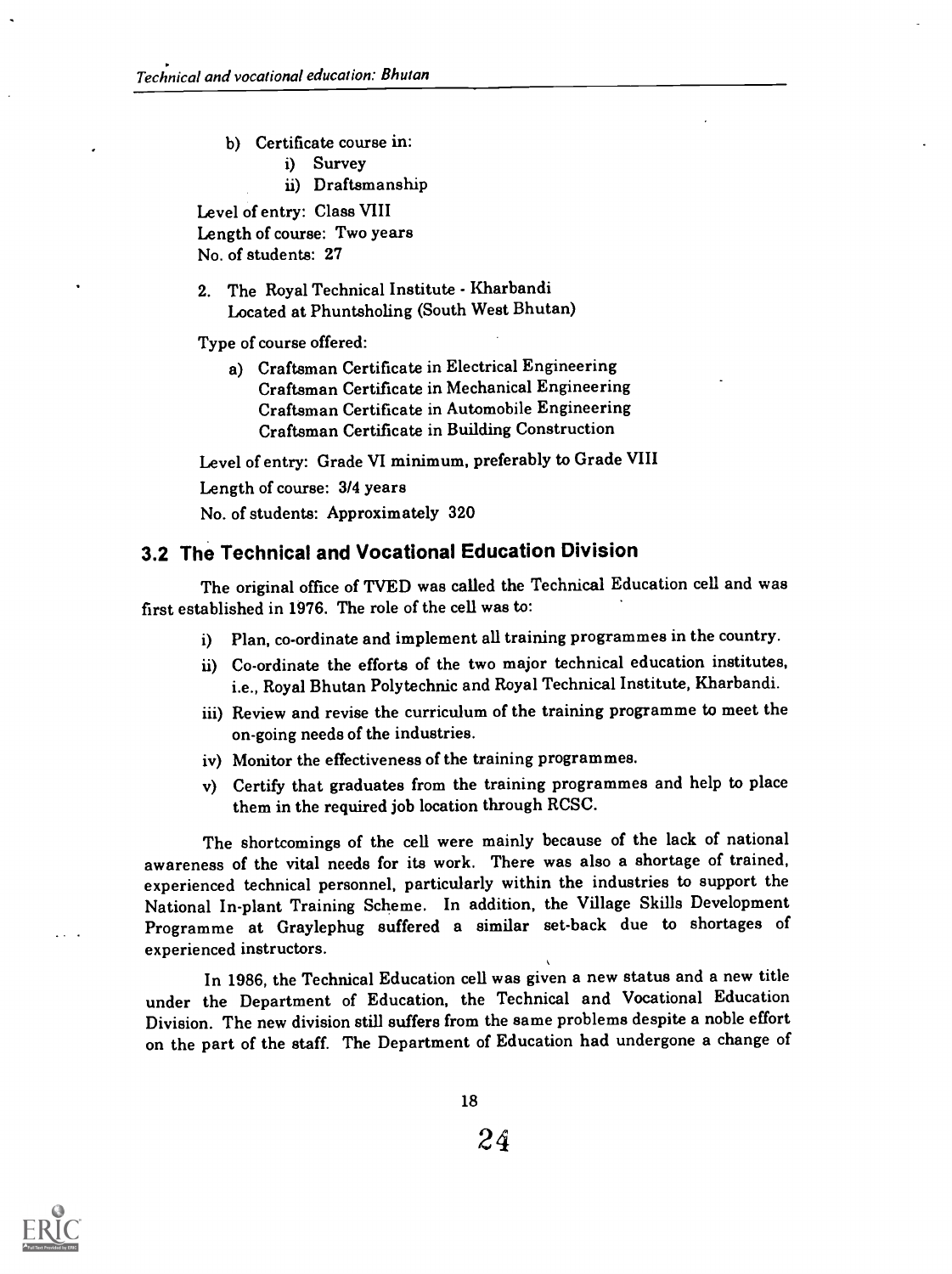Directorship on three occasions, and each time, TVED struggled to fulfill its objectives.

#### 3.2.1 Rural Skills Development

(Graylephug, Formerly the Village Skills Training Programme)

The aim of this training programme has been to provide basic skills to persons not achieving "normal" education standards. The trained persons are then intended to return to "rural" places and improve the general standards of living for the local population.

Length of the training programme : 3 to 5 months Trades offered:

| Plumbing                 | Masonry   |
|--------------------------|-----------|
| <b>Electrical Mining</b> | Carpentry |

The scheme has suffered from a "real sense of purpose" generated by the lack of co-ordination and administration from the central offices.

The teaching staff have tried valiantly to improve the efficiency of the training centre but support was often lacking from the central office.

The syllabuses need an immediate review. The teaching staff also needs an updating programme on Instruction Techniques. Raw materials for the workshops are also needed.

### 3.2.2 National In-plant Training Scheme

The aim of this training scheme is to provide short-term specialized training within the individual Department or industry.

The TVED co-ordinated the training. The department or industry conducted the training. TVED certificated the graduates.

A large number of training programme has been conducted successfully but over the past few years, the scheme has slowed down because many departments were introducing their own training schemes which superseded the NITS

The current proposal is to hand over this training programme to the administration of RCSC and individual Ministry's.

#### 3.2.3 Limited Skills Training Centre

Plans are now being finalized to set-up a training centre at Chukha. The aim of the training programme is to provide 12 months skills training to persons who have completed Class VI (not necessarily passing Class VI). The plan is to start with four trades:

- Masonry
- Carpentry
- Electrical Wiring
- Plumbing

19

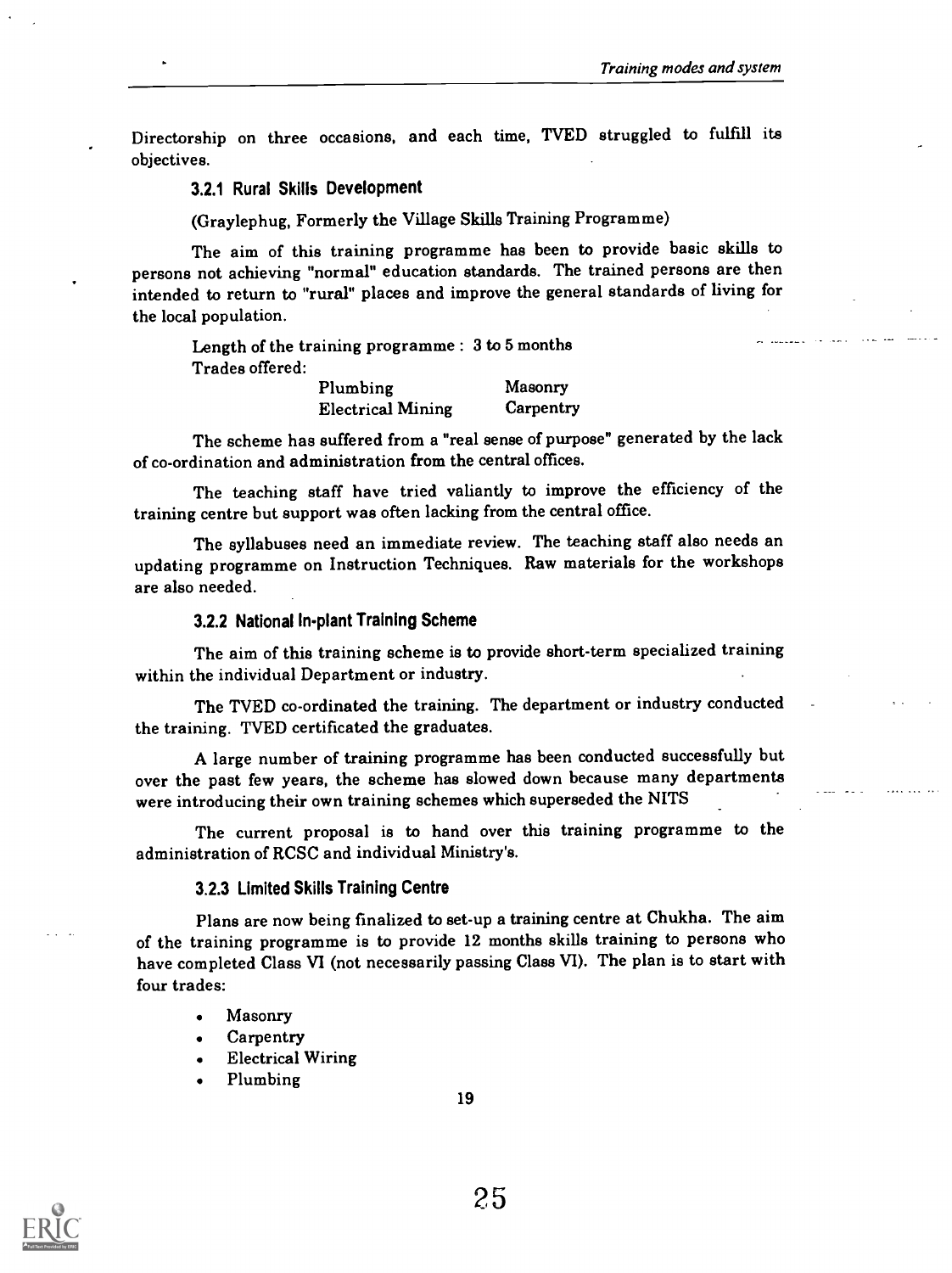The programme is proposed to follow a Foundation Model of Training which includes a three month period of on-the-job-training. Discussions are still in progress to finalize the plans and to select an implementing agency.

To summarize:

- 1. There is a vital need to prepare a National plan for technical education and training.
- 2. A detailed analysis of jobs, occupations, and manpower requirements is essential so that technical education and training can be designed to meet those needs. Following this, a database must be established to rationalize the numbers being trained in all sections of the Government.
- 3. The Central Office (TVED) needs to be strengthened to make a worthy contribution to the national service of technical education and training.

#### 3.2.4 Needs of the Country to Develop and Improve Technician Education

The three institutions referred to above are the sole institutes in the country which train and generate technical personnel for both the Government and the Private sectors. Of the three the oldest is the RTI established in the 60s. The RBP was established in early 70's and NTTI was established only in 1990. Over the last five years or so, these technical institutions have become the focus of increasing concern as they failed to keep in pace to the country's requirement of skilled and technical personnel. For example, compared to the estimated demand for 1,795 civil, electrical, electronics and mechanical engineering personnel between 1990-1994, outputs from RBP, the only polytechnic diploma-awarding certificate in the country, will be about 500 technicians at current capacity, only 40% of total requirements. The acute shortage of technical staff as compared to administrators and other category of staff has been a constant worry and concern to the government. Thus not less than 10 studies were conducted over the last decade to find out ways and means of improving the Technical Education System in the country in general and specifically the training imparted at RBP, the RTI and the trade school. Virtually all those studies have identified the same basic problem areas as follows:

- A lack of coordination.
- Need to re-organize the TVED of the Department of Education.
- Need for national standard and certification.
- Accurate data on manpower and training requirements.
- Revise/update curriculum at all training institutes.
- Repair, update and add to institute building and equipment.
- Update the qualification of instructors, especially with regard to instructional techniques.



20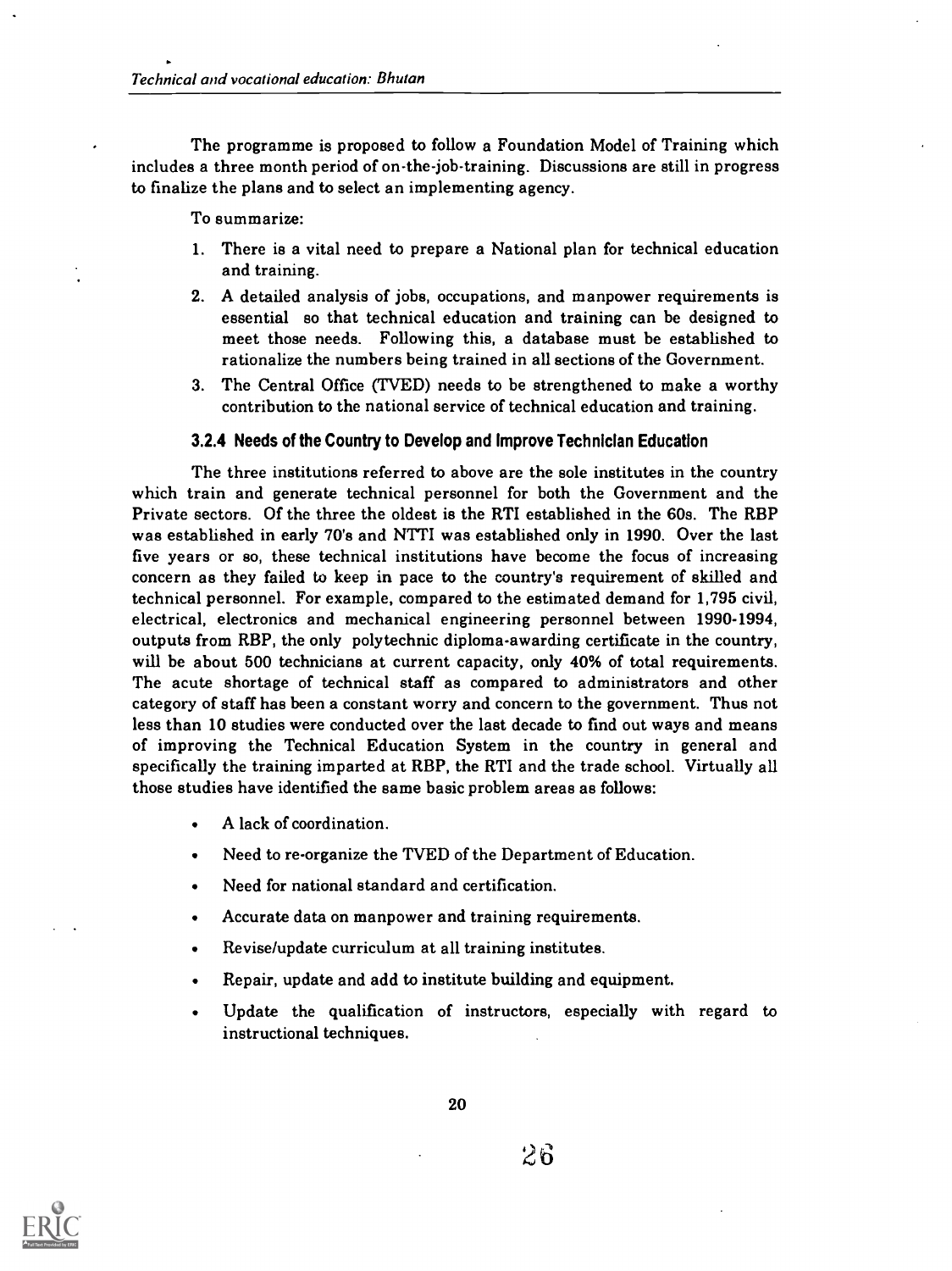#### 3.2.5 New Developments

There are at present two projects to help put technical education on firmer footing.

- 1. UNDP/ADB project for Royal Bhutan Polytechnic
- 2. FRG project for Royal Technical Institute and National Trade Training Institute

The projects address some of the problems enumerated earlier. In particular, the proposed projects aim to improve the quality and effectiveness of technical and vocational education offered in the institutes as well-as increase the number ofoutputs, strengthen the institutional capacities of the Technical and Vocational education Division (TVED), and provide support for technical teacher training, curriculum upgrading and instructional materials development, and planned maintenance of equipment & physical facilities.

The policy of the Royal Government of Bhutan with respect to technical education in the country is therefore to consolidate on the existing institutions rather than building new ones. Since the country's pool of expertise on Technical Education is limited, much of its planning and detailed strategies have been worked out using international aid agencies and consultancies. In a similar light, much of the training and exposures required by our technical instructors and administrators have been acquired by sending people to foreign institutions and through their contact with the experts and consultants. In this role played by the Colombo Plan Staff College for Technician Education has been invaluable. And Bhutan, hope to take further advantage of this institute in the future, too.

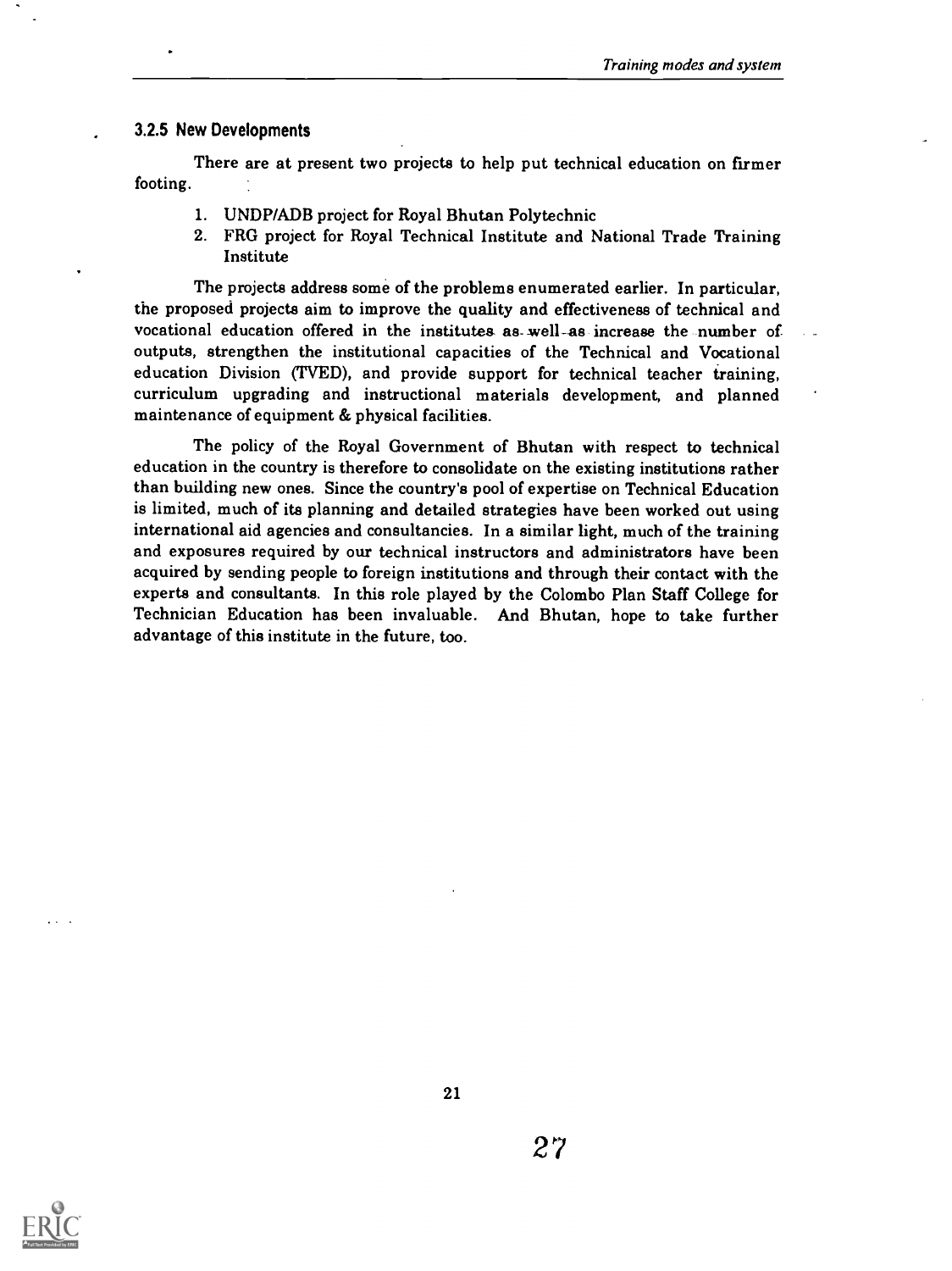## Part IV

## WOMEN TECHNICIAN IN INDUSTRIAL DEVELOPMENT

In Bhutan, women are treated as equal to men. There are no separate rules imposed on men and women. Both enjoy the same benefits, from education to employment. Even so, there are more educated men than women in the country.

#### 4.1 Women's Participation at Various Levels

As women constitute almost half of the total population of the country, the Government realizes the implications of this fact and is therefore, encouraging women to participate more actively in the development processes of the country. With the acute shortage of manpower especially in the technical field, women have to contribute in order to meet these shortages.

The Government is committed to free and universal primary education with functional literacy as the main objective of basic education. However, primary education is not compulsory and if rural families had a choice between educating a son or daughter, the former's education is preferred and considered it to be wise decision for a number of domestic reasons. While the education system does not discriminate against girls attending school, socio-cultural factors such as early marriage, teenage pregnancy and the imperatives of domestic and subsistence labour prohibit rural girls from attending school as mush as boys. As a result, there is a clear bias in favor of boys when examining current enrolment figures by sex. Enrolment levels for girls are about half those for boys from pre-primary to Class VI. From Classes VII and VIII, they drop to less than 50% and in Class IX and X to roughly 26% and 16% respectively. At the higher and professional level, women participation is comparatively quite low for the same reasons as mentioned.

It is unfortunate that we have no female craftsmen except for the handloom weavers, nor any technicians, as this is considered to be a man's profession from the traditional point of view. Since our economy is dominated by agriculture, most Bhutanese are farmers. Therefore, most of our people feel that a woman is expected to run the household; consequently education for girls is not encouraged, particularly at the higher or professional levels. However, it is encouraging to note that more women are taking up professional studies or completing their masters degrees to qualify themselves for holding better positions in the service. With time, Bhutanese women will participate as actively as their men folk in the development process of the country.

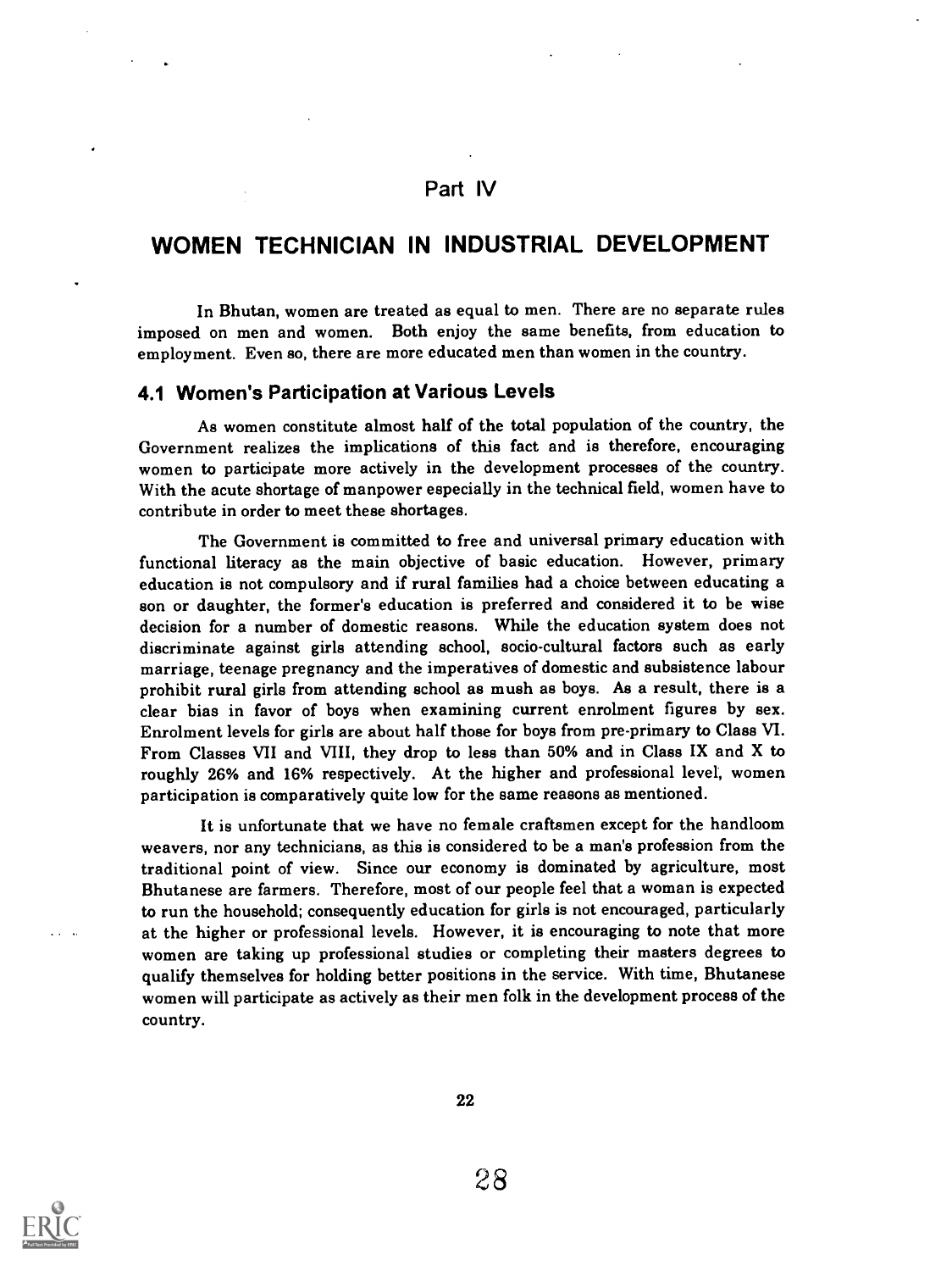As mentioned earlier, women participation in technical field is very low. There are two lady engineers and 14 crafts-women in all over the country. This number increases in health slightly with four lady doctors and 155 nurses and midwives. This may be due to the fact that more Bhutanese women are becoming aware of the health hygiene aspect and with the curative approach which would also help them in their family household. The substantial contribution by these female graduates have shown a very fruitful result and the impressive acceptance by the populace has been very encouraging for the decision-makers. It is hoped that in future decision-makers will involve more females in the National Development Projects.

Though there is a great demand for women in fields where their competence is traditionally recognized (as teachers, nurses, doctors, nutritionists, secretaries, etc.) and thus less pressure for them to enter non-traditional fields, there are more women interested in courses in craftsmanship and technical studies including areas in applied science such as agriculture, animal husbandry, veterinary, etc. Earlier, females were not admitted into institutes offering these courses but the Department of Education is now admitting girls into Polytechnics and other vocational institutions. Though the number of females interested in these areas is still small, the Government hopes that in future, with the increase in facilities, female participation will increase.

In concussion, the Royal Government of Bhutan shares the concern and goal of the National Women's Association of Bhutan and strongly urges the education of girls and women. Time and again it has been mentioned that there is no limit to women's upward mobility and in fact, if capable, women could well reach higher positions quicker than their male contemporaries. Government officials also recognize that women, with at least basic education and literacy could function better in their traditional roles as mothers, agriculturists and homemakers in present day Bhutan.

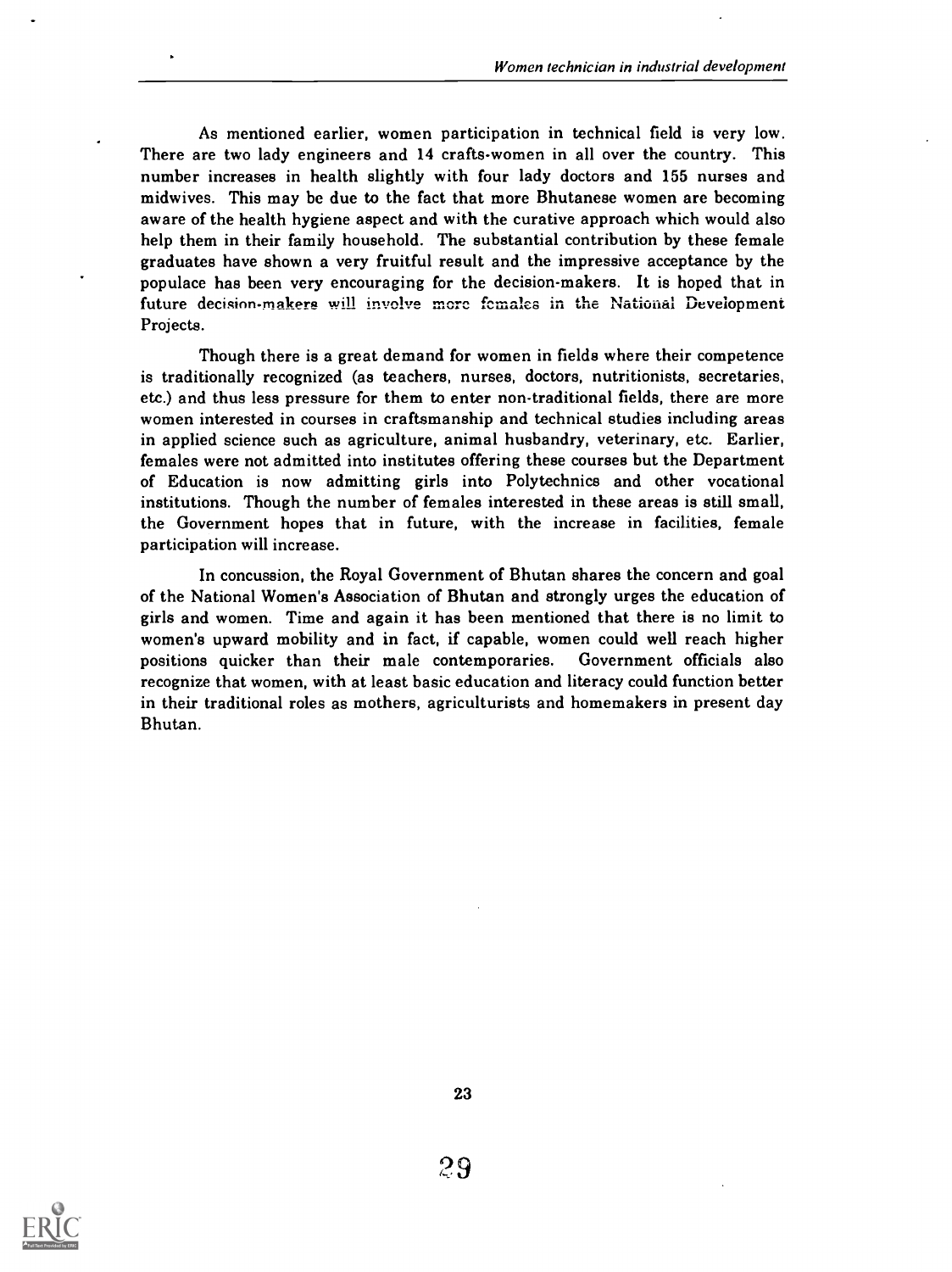## REFERENCES

- Chhodar, Kerang, Neten, Zangmo. 1990. Bhutan Country Report for Course on Institutional Planning and Management Information Systems, 22 January - 2 February 1990. Colombo Plan Staff College for Technician Education, Manila, Philippines.
- Geltsen, Tseten and Gyeltshen, Rema. 1989. Senior Administrators' Conference. A Country Report of Bhutan, 23-28 January 1989. Colombo Plan Staff College for Technician Education.
- Geltsen, Tseten and Chhetri, M.K. 1989. Workshop on Accountability in Technician Education, 22 May - 2 June 1989. A Country Report of Bhutan, Colombo Plan Staff College for Technician Education.
- Kharga, Maine Kumari and Nepal, Jas Bahadure. 1988. Bhutan Country Report for Conference on Technician in Industrial Development. Colombo Plan Staff College for Technician Education, 18-25 February 1988, Manila, Philippines.
- Wangdi, Nima. 1991. Senior Administrator's Conference. A Country Report of Bhutan, 21-25 January 1991. Colombo Plan Staff College for Technician Education
- . 1984. Bhutan Development in a Himalaya Kingdom. A World Bank Country Study. The World Bank, Washington D.C., USA.

. 1991. Seventh Quarterly Policy Guidelines and Instructions. Department of Education, Ministry for Social Services.

. 1991. A History of Bhutan. Introductory Course Book for Class VI. Curriculum and Textbook Development Division, Department of Education.

. 1992. Eighth Quarterly Policy Guidelines and Instructions. Department of Education, Ministry of Social Service.

. 1992. Ninth Quarterly Policy Guidelines and Instructions. Department of Education, Ministry of Social Services.